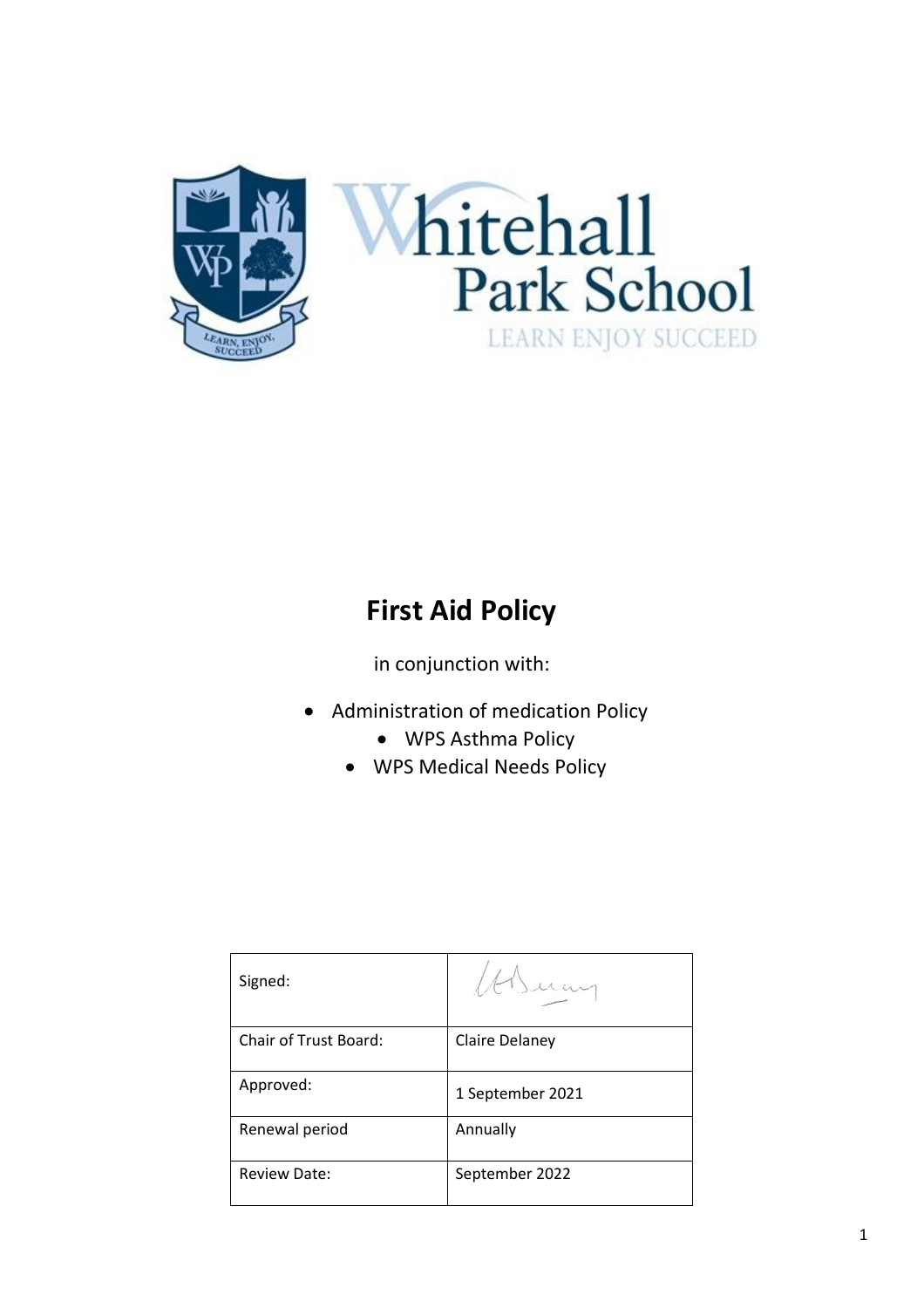#### **CONTENTS**

| Guidelines for reporting: RIDDOR (Reporting of Injuries, Diseases and Dangerous Occurrences Regulations 2013)  11 |  |
|-------------------------------------------------------------------------------------------------------------------|--|
|                                                                                                                   |  |
|                                                                                                                   |  |
|                                                                                                                   |  |
|                                                                                                                   |  |
|                                                                                                                   |  |
|                                                                                                                   |  |
|                                                                                                                   |  |
|                                                                                                                   |  |
|                                                                                                                   |  |
|                                                                                                                   |  |
|                                                                                                                   |  |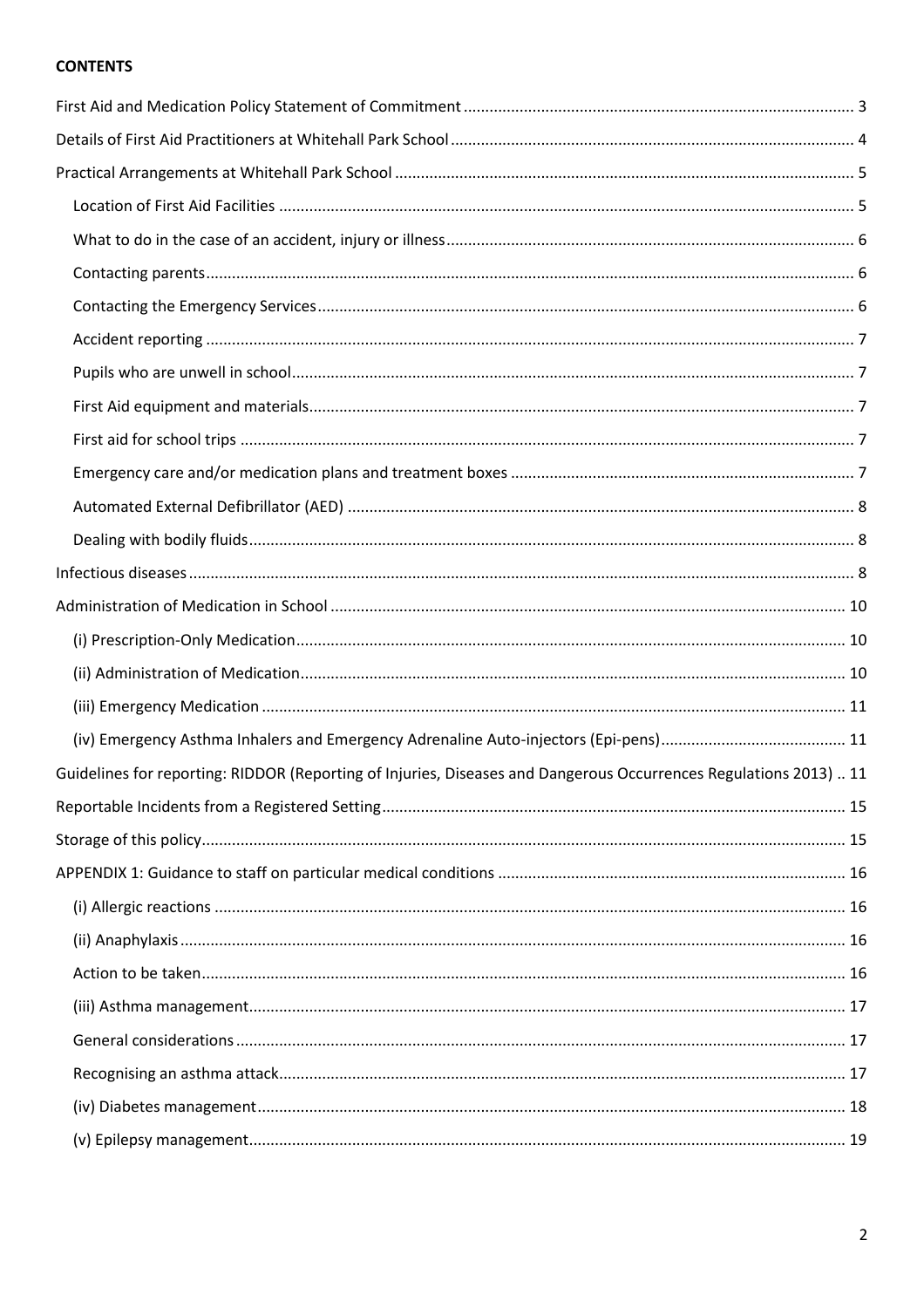## <span id="page-2-0"></span>**First Aid and Medication Policy Statement of Commitment**

Whitehall Park School is committed to caring for, and protecting, the health, safety and welfare of its pupils, staff and visitors. COVID-19; this school will take account of additional guidance from PHE in regard to prevention and response of COVID-19.

We confirm our adherence to the following standards at all times:

- To make practical arrangements for the provision of First Aid on our premises, during off-site sport and on school visits.
- To ensure that trained First Aid staff renew, update or extend their HSE approved qualifications at least every three years.
- To have a minimum of 2 trained First Aiders on site at any one time, including a person with a paediatric first aid qualification whenever EYFS pupils are present. Such people will be able to responsibly deliver or organise emergency treatment.
- To ensure that a trained first aider accompanies every off-site visit and activity. In visits involving EYFS pupils, such a person will have a current paediatric first aid qualification.
- To record accidents and illnesses appropriately, reporting to parents and the Health & Safety Executive under the Reporting of Injuries, Diseases and Dangerous Occurrences Regulations (2013).
- To provide accessible first aid kits at various locations on site, along with a portable kit for trips, excursions and sport.
- To record and make arrangements for pupils and staff with specific medical conditions.
- To deal with the disposal of bodily fluids and other medical waste accordingly, providing facilities for the hygienic and safe practice of first aid.
- To contact the medical emergency services if they are needed, informing next of kin immediately in such a situation.
- To communicate clearly to pupils and staff where they can find medical assistance if a person is ill or an accident has occurred.
- <span id="page-2-1"></span>• To communicate clearly in writing to parents or guardians if a child has sustained a bump to the head at school, however minor, and to communicate in writing in relation to every instance of accident or first aid or the administration of medicine for pupils in EYFS.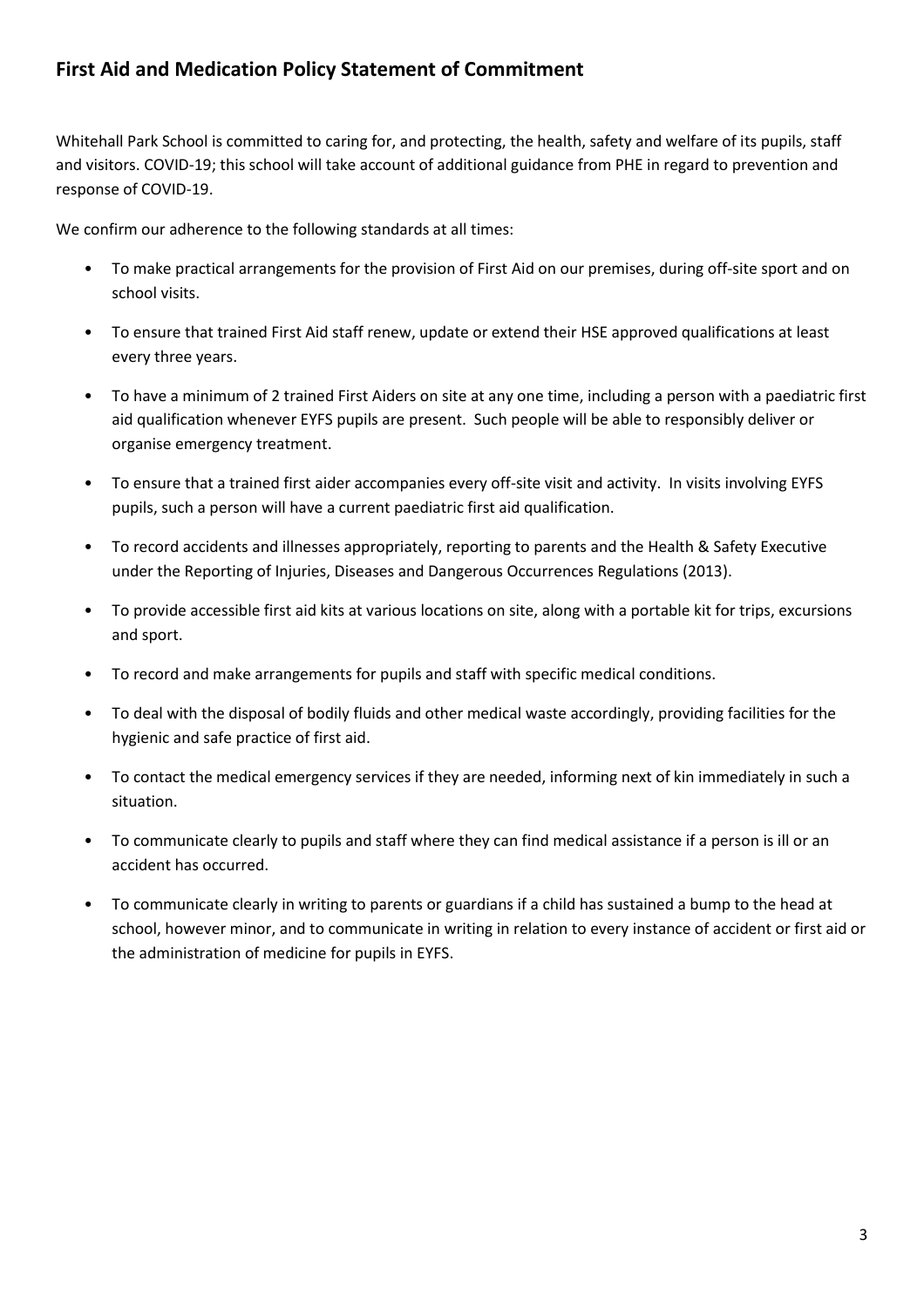# **Details of First Aid Practitioners at Whitehall Park School**

| <b>Name</b>                 | <b>Date of Training</b> | <b>Qualification</b>        | <b>Expiry Date</b> |
|-----------------------------|-------------------------|-----------------------------|--------------------|
| <b>Angela Volpe</b>         | 1 March 2021            | <b>Paediatric First Aid</b> | 01.03.2024         |
| (First Aid lead)            | 12 November 2019        | <b>First aid at work</b>    | 12.11.2022         |
| Ruqayyah Lamara             | 1 March 2021            | <b>Paediatric First Aid</b> | 01.03.2024         |
| <b>Michael Ritson</b>       | 1 March 2021            | <b>Paediatric First Aid</b> | 01.03.2024         |
| <b>Olga Susko</b>           | <b>1 March 2021</b>     | <b>Paediatric First Aid</b> | 01.03.2024         |
| <b>Leah Christofis</b>      | 1 March 2021            | <b>Paediatric First Aid</b> | 01.03.2024         |
| Joana Peiro-Estevan         | 1 March 2021            | <b>Paediatric First Aid</b> | 01.03.2024         |
| <b>Catherine Moran</b>      | 1 March 2021            | <b>Paediatric First Aid</b> | 01.03.2024         |
| <b>Shanu Henry</b>          | 1 March 2021            | <b>Paediatric First Aid</b> | 01.03.2024         |
| <b>Jack Briley</b>          | 1 March 2021            | <b>Paediatric First Aid</b> | 01.03.2024         |
| <b>Mary-Ann Barry</b>       | 1 March 2021            | <b>Paediatric First Aid</b> | 01.03.2024         |
| <b>Agatha Owusu</b>         | <b>28 January 2019</b>  | <b>Paediatric First Aid</b> | 28.01.2022         |
| Saadia El Jacifi            | <b>28 January 2019</b>  | <b>Paediatric First Aid</b> | 28.01.2022         |
| <b>Michael Ryan</b>         | <b>28 January 2019</b>  | <b>Paediatric First Aid</b> | 28.01.2022         |
|                             | 12 November 2019        | <b>First aid at work</b>    | 12.11.2022         |
| <b>Clair Inouye</b>         | <b>28 January 2019</b>  | <b>Paediatric First Aid</b> | 28.01.2022         |
| <b>Sarah Nalumansi</b>      | <b>28 January 2019</b>  | <b>Paediatric First Aid</b> | 28.01.2022         |
| <b>Sue Bridges</b>          | <b>28 January 2019</b>  | <b>Paediatric First Aid</b> | 28.01.2022         |
| <b>Stella O'Brien</b>       | <b>28 January 2019</b>  | <b>Paediatric First Aid</b> | 28.01.2022         |
| <b>Emilie O'Brien</b>       | <b>28 January 2019</b>  | <b>Paediatric First Aid</b> | 28.01.2022         |
| <b>Annie Turner</b>         | <b>28 January 2019</b>  | <b>Paediatric First Aid</b> | 28.01.2022         |
| <b>Freija Enhus-Sanders</b> | <b>28 January 2019</b>  | <b>Paediatric First Aid</b> | 28.01.2022         |
| <b>Tina Paget</b>           | <b>28 January 2019</b>  | <b>Paediatric First Aid</b> | 28.01.2022         |
| <b>Zhan Wynter</b>          | <b>21 June 2019</b>     | <b>Paediatric First Aid</b> | 21.06.2022         |
| <b>Madeleine Dellner</b>    | <b>21 June 2019</b>     | <b>Paediatric First Aid</b> | 21.06.2022         |
| Beata Sujeta- Metushi       | 21 June 2019            | <b>Paediatric First Aid</b> | 21.06.2022         |
| <b>Farheen Siddiqui</b>     | <b>21 June 2019</b>     | <b>Paediatric First Aid</b> | 21.06.2022         |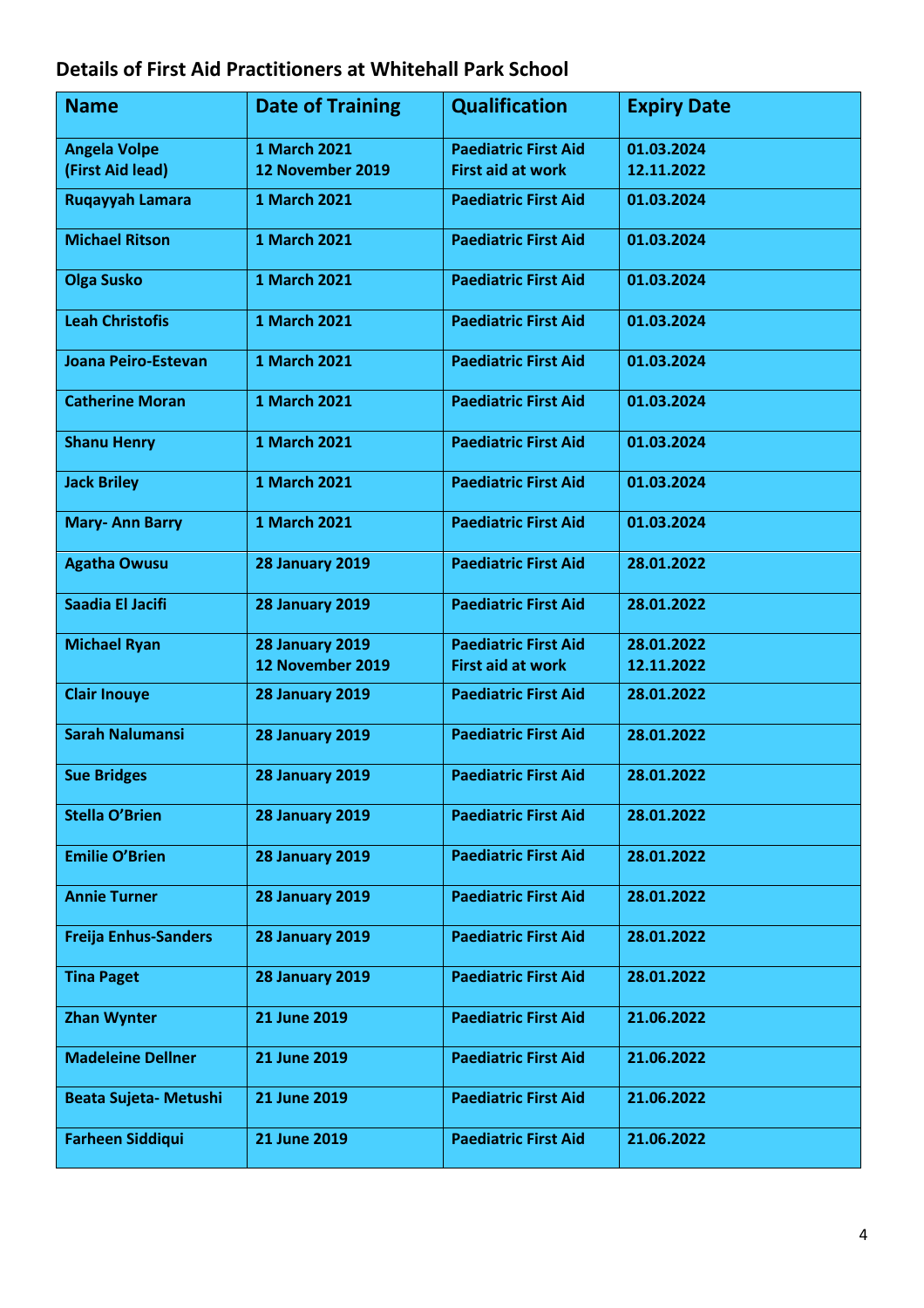# <span id="page-4-0"></span>**Practical Arrangements at Whitehall Park School**

## <span id="page-4-1"></span>**Location of First Aid Facilities**

- The sick room is located in the back office for first aid treatment and for pupils or staff to rest/recover if feeling unwell.
- This includes; first aid supplies, a water supply and sink, an adjacent bathroom and hygiene supplies such as gloves and paper towels.
- A portable first aid kit must be obtained from the office for school visits.
- Responsibilities of the Trained First Aiders
- Provide appropriate care for pupils of staff who are ill or sustain and injury
- Record all accidents centrally in the School MIS / the accident book (to be found in the sick room). They are then passed to the school secretary who will make a copy for individual pupil files.
- In the event of any injury to the head, however minor, ensure that a note from the office is sent home to parents/guardians and a copy placed in the pupil's file. Please refer to Appendix 4 regarding Head Injuries
- In the event of any accident or administration of first aid involving a pupil in EYFS, ensure that written or electronic communication is sent home to parents/guardians and a copy placed in the pupil's file.
- Make arrangements with parents/guardians to collect children and take them home if they are deemed too unwell to continue the school day.
- Inform the Lead First Aider of all incidents where first aid has been administered.

#### **Responsibilities of the Lead First Aider** (Angela Volpe)

- Ensure that all staff and pupils are familiar with the school's first aid and medical procedures.
- Ensure that all staff are familiar with measure to provide appropriate care for pupils with particular medical needs (eg. Diabetic needs, Epi-pens, inhalers).
- Ensure that a list is maintained and available to staff of all pupils with particular medical needs and appropriate measures needed to care for them.
- Monitor and re-stock supplies and ensure that first aid kits are replenished.
- Ensure that the school has an adequate number of appropriately trained First Aiders.
- Co-ordinate First Aiders and arrange for training to be renewed as necessary.
- Maintain adequate facilities.
- Ensure that correct provision is made for pupils with special medical requirements both in school and on offsite visits.
- On a monthly basis, review First Aid records to identify any trends or patterns and report to the Health and Safety committee
- Fulfil the school's commitment to report to RIDDOR, as described below
- Liaise with managers of external facilities, such as the local sports facilities, to ensure appropriate first aid provision.
- Contact emergency medical services as required.
- Maintain an up-to-date knowledge and understanding of guidance and advice from appropriate agencies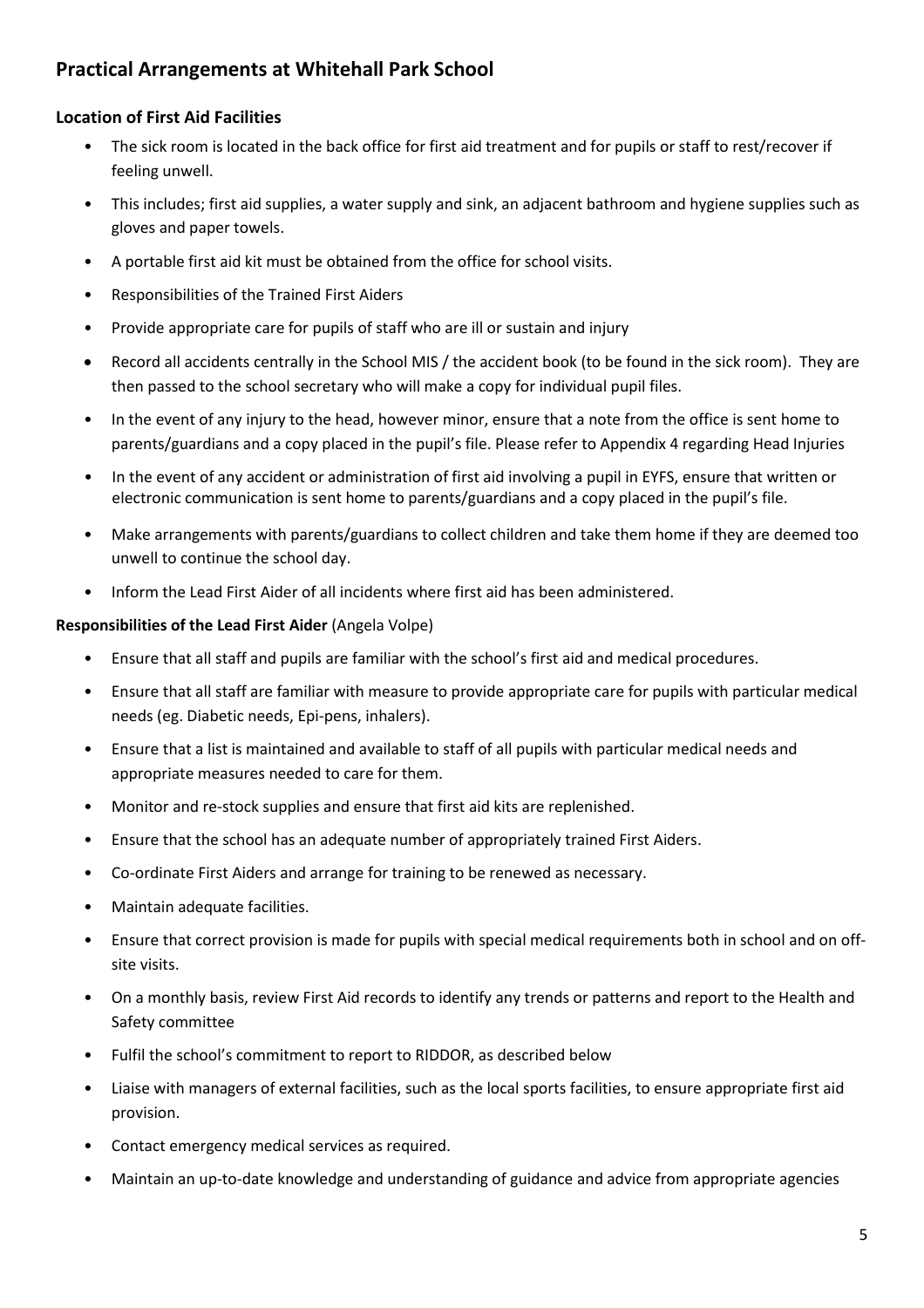### <span id="page-5-0"></span>**What to do in the case of an accident, injury or illness**

A member of staff or pupil witnessing an accident, injury or illness should immediately contact a named trained first aider (see above). The school office should be contacted if the location of a trained first aider is uncertain.

Any pupil or member of staff sustaining an injury whilst at school should be seen by a first aider who will provide immediate first aid and summon additional help as needed.

The pupil or member of staff should not be left unattended.

The first aider will organise an injured pupil's transfer to the sick room if possible and appropriate and to hospital in the case of an emergency.

Parents should be informed as necessary by telephone by the first aider or school secretary.

A record of all accidents, injuries and the administration of first aid, is maintained in the accident log.

In relation to a head injury, please refer to Appendix 4.

### <span id="page-5-1"></span>**Contacting parents**

Parents should be informed by telephone as soon as possible after an emergency or following a **serious/significant** injury including:

• Head injury (a head injury advice sheet should be given to any pupil who sustains a head injury) Available from the Lead First Aider

- Suspected sprain or fracture
- Following a fall from height
- Dental injury
- Anaphylaxis & following the administration of an Epi-pen
- Epileptic seizure
- Severe hypoglycaemia for pupils, staff or visitors with diabetes
- Severe asthma attack
- Difficulty breathing
- Bleeding injury
- Loss of consciousness
- If the pupil is generally unwell

If non-emergency transportation is required, an authorised taxi service will be used if parents are delayed. A member of staff will accompany the pupil until a parent arrives. Parents can be informed of smaller incidents at the end of the school day by the form teacher.

In EYFS, ALL incidents must be communicated to the parents in writing and a copy placed in the child's file. A parent should sign the school copy agreeing that they have been notified.

#### <span id="page-5-2"></span>**Contacting the Emergency Services**

An ambulance should be called for any condition listed above or for any injury that requires emergency treatment. Any pupil taken to hospital by ambulance must be accompanied by a member of staff until a parent arrives. All cases of a pupil becoming unconsciousness (not including a faint) or following the administration of an Epi-pen, must be taken to hospital.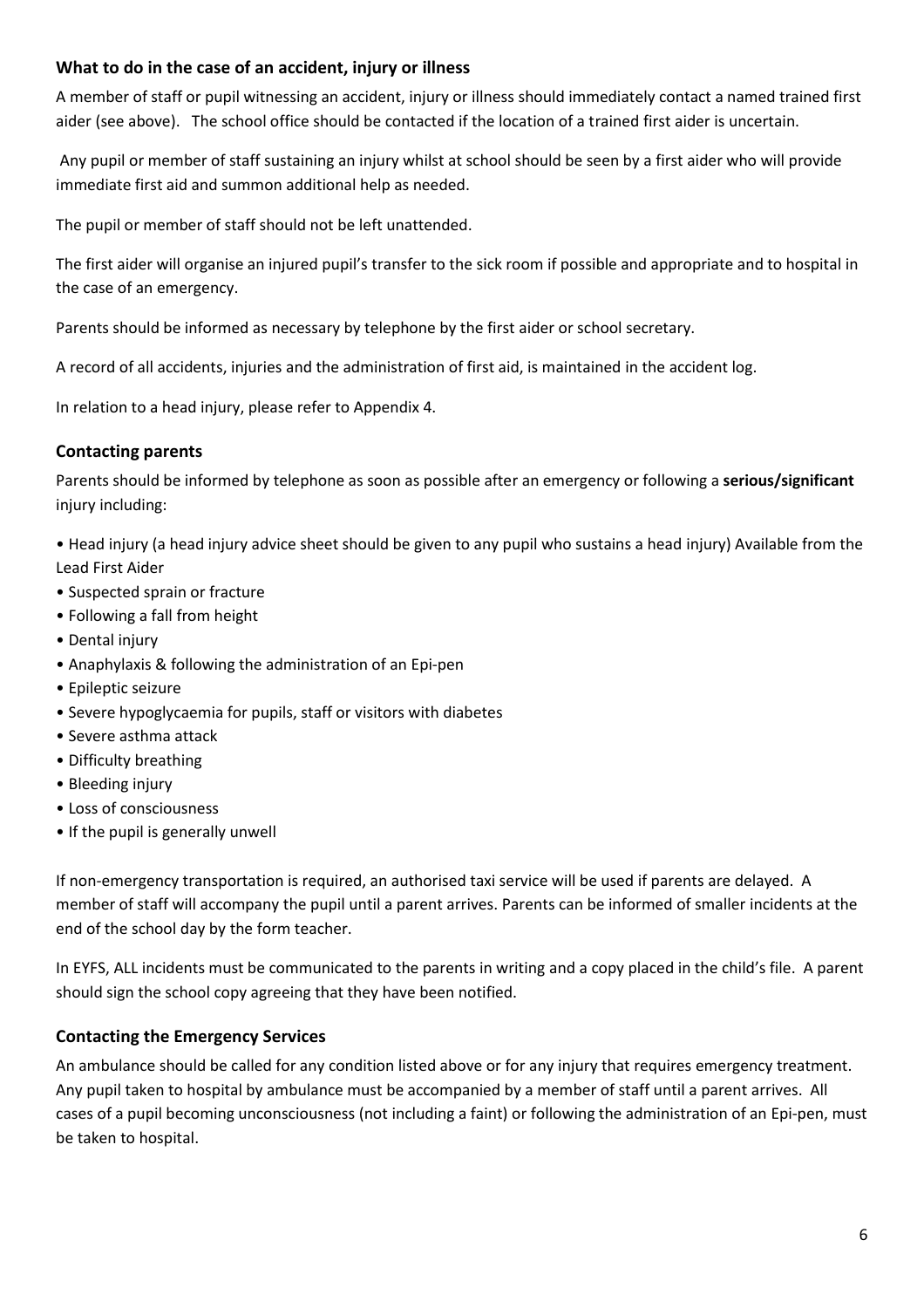## <span id="page-6-0"></span>**Accident reporting**

The accident log must be completed for any accident or injury occurring at school, at the local sports facilities, or on a school trip. This includes any accident involving staff or visitors. The accident log will be monitored by the Lead First Aider as certain injuries require reporting (RIDDOR requirements). Care should be taken that the accident log, whether hard copy or electronic, is stored securely so that it can be seen only by those who have authority to read it.

## <span id="page-6-1"></span>**Pupils who are unwell in school**

Any pupil who is unwell cannot be left to rest unsupervised in the sick room. If a pupil becomes unwell, a parent should be contacted as soon as possible by the Lead First Aider, the school secretary or the head teacher. In the event a parent is unavailable the school should attempt to contact the secondary contact.

Anyone not well enough to be in school should be collected as soon as possible by a parent. Staff should ensure that a pupil who goes home ill remembers to sign out at the school office.

## <span id="page-6-2"></span>**First Aid equipment and materials**

The Lead First Aider is responsible for stocking and checking the first aid kits. Staff are asked to notify the Lead First Aider when supplies have been used in order that they can be restocked. The first aid boxes contain (based on HSE guidance):

- A first aid guidance card
- At least 20 adhesive hypo allergenic plasters (including blue plasters for home economics)
- 4 triangular bandages (slings)
- Safety pins
- Cleaning wipes
- Adhesive tape
- 2 sterile eye pads
- 6 medium sized unmedicated dressings
- 2 large sized unmedicated dressings
- Disposable gloves
- 1 resuscitator
- Yellow clinical waste bag

## <span id="page-6-3"></span>**First aid for school trips**

The trip organiser must ensure that at least one adult accompanying the trip has an appropriate first aid qualification (paediatric certificate for trips involving EYFS pupils) and undertake a risk assessment to ensure an appropriate level of first aid cover, with reference to the educational visits policy, which includes further guidance. A First Aid kit for school trips must be collected from the main office. This must be returned to the main office for replenishing on return. Any accidents/injuries must be reported to the Lead First Aider and to parents and documented in the accident book in accordance with this policy. RIDDOR guidelines for reporting accidents must be adhered to. For any major accident or injury the appropriate health & safety procedure must be followed. The person responsible for completing a RIDDOR report is our premises manager in charge of Health and Safety.

## <span id="page-6-4"></span>**Emergency care and/or medication plans and treatment boxes**

The Lead First Aider ensures that staff are made aware of any pupil with an emergency care plan. These care plans are displayed in the staff room. A copy is also kept in the sick room. Pupils with a serious medical condition will have an emergency care plan and/or personal medication plan drawn up and agreed by the Lead First Aider, parents and, where appropriate, the child's doctor. Emergency treatment boxes must always be taken if the pupil is out of school. The boxes are kept in the sick room.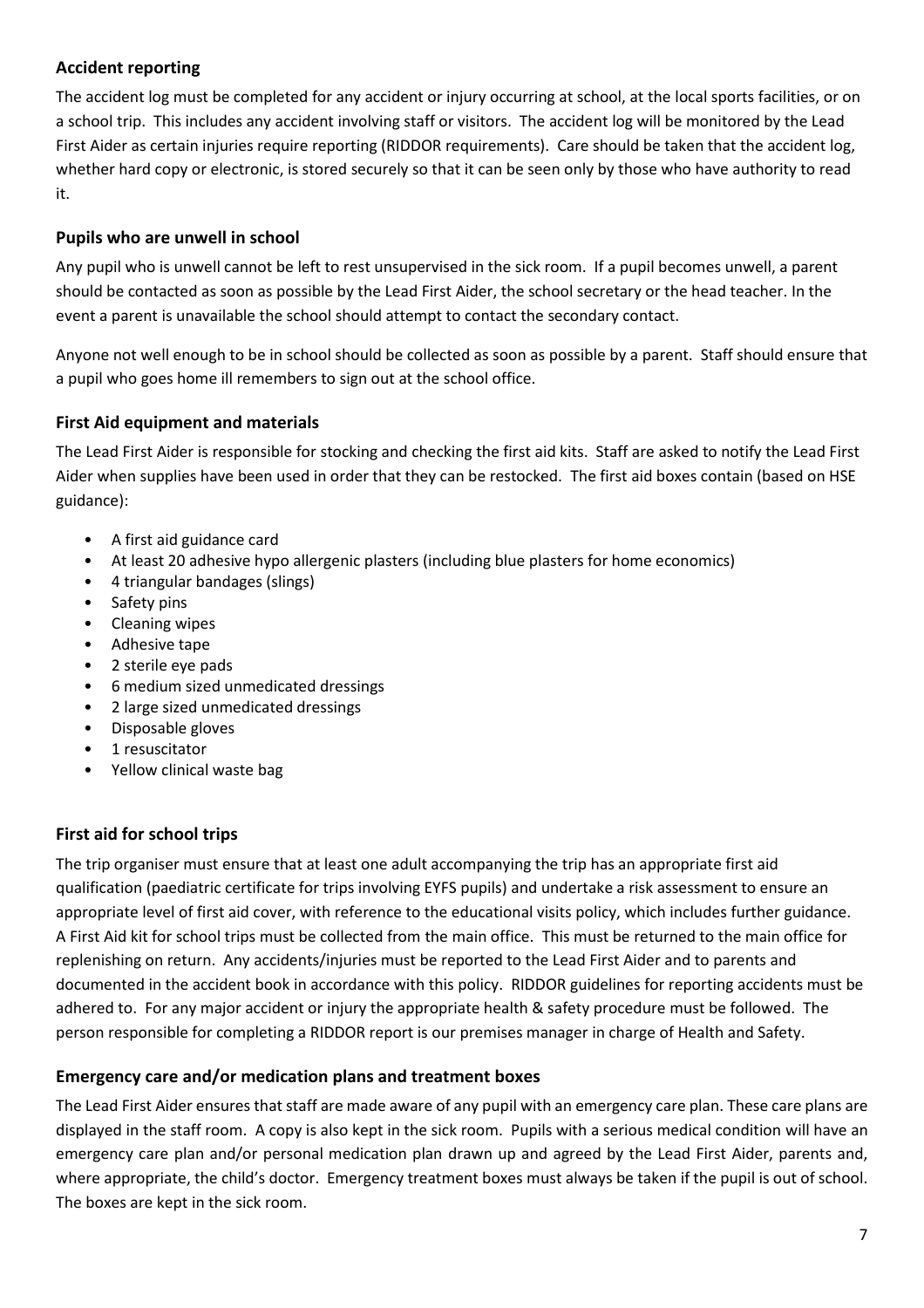Pupils using crutches or having limited mobility - Parents must inform the school of the nature of injury and the anticipated duration of immobility. The form tutor will arrange for a 'class partner' to carry books, open doors etc. Information about the condition will be discussed in staff meetings to enable teachers to be fully aware of the pupil's needs. Arrangements will be made for the pupil to arrive/leave lessons early to allow for a safe transfer around school. Parents must inform the school of any particular difficulties.

Pupils with medical conditions - A list is available in the staff room and the sick room of all pupils who have a serious allergy or medical condition. This information is useful for lesson planning and for risk assessments prior to a school trip. Please return emergency boxes on completion of the trip. If staff become aware of any condition not on these lists please inform the Lead First Aider.

If a pupil has either temporary or ongoing limited mobility, the school will consider whether the pupil requires a *personal evacuation plan*, for implementation in fire drills and similar occasions. If this is the case, the lead first aider will ensure that a plan is drawn up, taking advice from parents and healthcare professionals, as appropriate, and will ensure that relevant staff are trained in its implementation.

## <span id="page-7-0"></span>**Dealing with bodily fluids**

In order to maintain protection from disease, all bodily fluids should be considered infected. To prevent contact with bodily fluids the following guidelines should be followed.

- When dealing with any bodily fluids wear disposable gloves.
- Wash hands thoroughly with soap and warm water after the incident.
- Keep any abrasions covered with a plaster.
- Spills of the following bodily fluids must be cleaned up immediately.
- Bodily fluids include:
- Blood, Faeces, Urine, Nasal and eye discharges, Saliva, Vomit

#### **Process**

- Disposable towels should be used to soak up the excess, and then the area should be treated with a disinfectant solution
- Never use a mop for cleaning up blood and bodily fluid spillages
- All contaminated material should be disposed of in a yellow clinical waste bag (available in all 1st aid boxes) then placed in the waste bin in the sick room.
- Avoid getting any bodily fluids in your eyes, nose, mouth or on any open sores.
- If a splash occurs, wash the area well with soap and water or irrigate with copious amounts of saline.
- Please refer also to Appendix 3 with reference to needlestick injuries

## <span id="page-7-1"></span>**Infectious diseases**

If a child is suspected of having an infectious disease advice should be sought from the Lead First Aider who will follow the Health Protection Agency guidelines below to reduce the transmission of infectious diseases to other pupils and staff.

| <b>ILLNESS</b> | <b>PERIOD OF EXCLUSION</b> | <b>COMMENTS</b>                                                                                                                                                                                                                                                  |
|----------------|----------------------------|------------------------------------------------------------------------------------------------------------------------------------------------------------------------------------------------------------------------------------------------------------------|
| Chickenpox     | 5 days from onset of rash  | Pregnant women up to 20 weeks and those in last<br>3 weeks of pregnancy should inform their midwife<br>that they have been in contact with chickenpox.<br>Any children being treated for cancer or on high<br>doses of steroids should also seek medical advice. |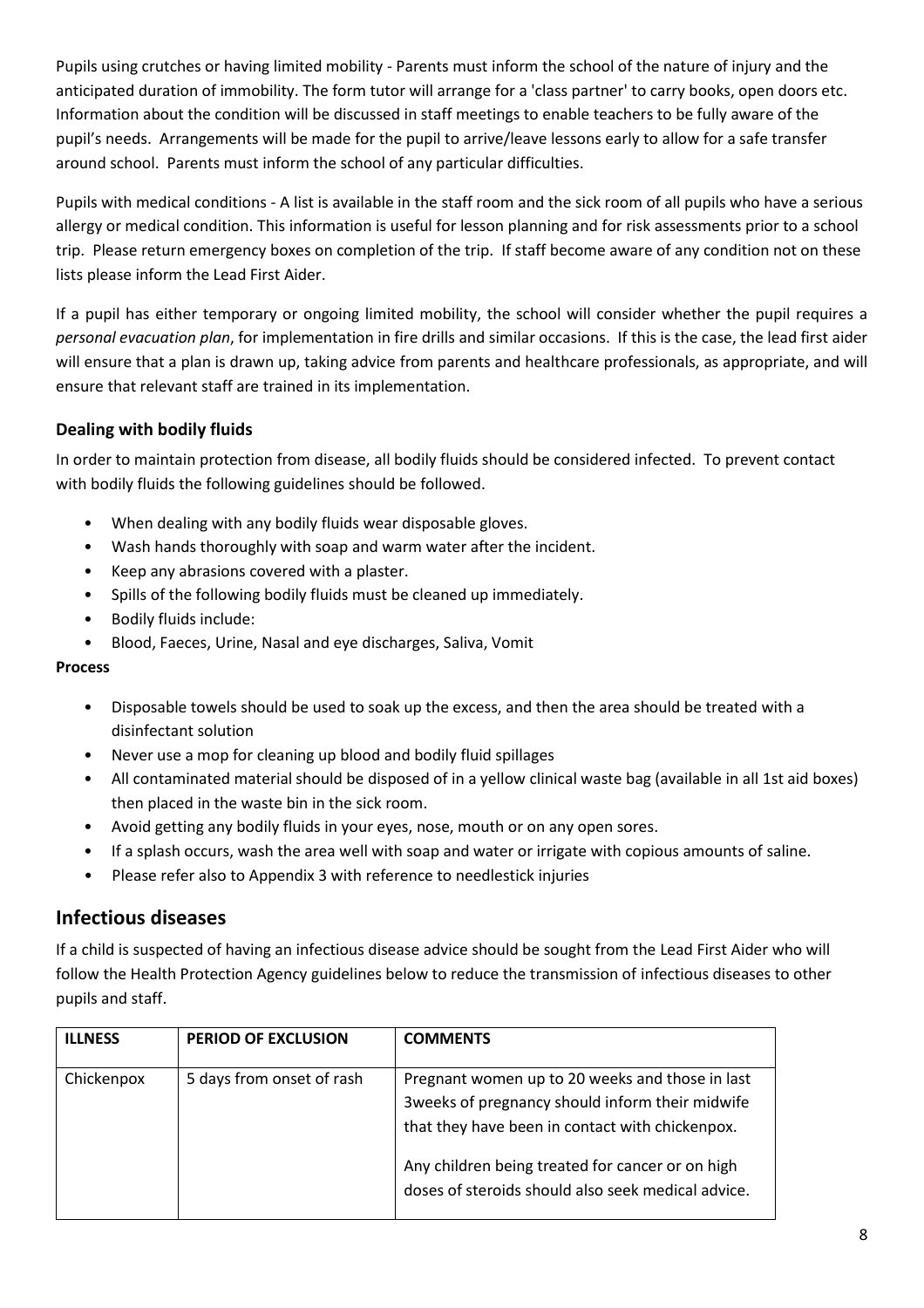| German                      | For 5 days from onset of                               | Pregnant women should inform their midwife                                                                                                                                                                         |
|-----------------------------|--------------------------------------------------------|--------------------------------------------------------------------------------------------------------------------------------------------------------------------------------------------------------------------|
| <b>Measles</b>              | rash                                                   | about contact                                                                                                                                                                                                      |
| Impetigo                    | Until lesions are crusted or<br>healed                 | Antibiotic treatment by mouth may speed healing                                                                                                                                                                    |
| Measles                     | 5 days from onset of rash                              | Any children being treated for cancer or on high<br>doses of steroids must seek medical advice                                                                                                                     |
| <b>Scabies</b>              | Until treatment has been<br>commenced                  | Two treatments one week apart for cases.<br>Treatment should include all household members<br>and any other very close contacts                                                                                    |
| <b>Scarlet Fever</b>        | 5 days after commencing<br>antibiotics                 | Antibiotic treatment recommended                                                                                                                                                                                   |
| Slapped Cheek<br>Syndrome   | None                                                   | Pregnant women up to 20 weeks must inform their<br>midwife about contact                                                                                                                                           |
| Diarrhoea and<br>vomiting   | 48 hours from last episode<br>of diarrhoea or vomiting | Exclusion from swimming may be needed                                                                                                                                                                              |
| <b>Hepatitis A</b>          | Exclusion may be necessary                             | Consult the Health Protection Agency                                                                                                                                                                               |
| Meningococcal<br>meningitis | Until recovered                                        | Communicable disease control will give advice on<br>any treatment needed and identify contact<br>requiring treatment. No need to exclude siblings or<br>other close contacts.                                      |
| Viral<br>Meningitis         | Until fully recovered                                  | Milder illness                                                                                                                                                                                                     |
| Threadworms                 | None                                                   | Treatment is recommended for the pupil and family<br>members                                                                                                                                                       |
| Mumps                       | 5 days from onset of swollen<br>glands                 |                                                                                                                                                                                                                    |
| <b>Head Lice</b>            | None once treated                                      | Treatment is recommended for the pupil and close<br>contacts if live lice are found                                                                                                                                |
| Conjunctivitis              | None                                                   | Children do not usually need to stay off school with<br>conjunctivitis if they are feeling well. If, however,<br>they are feeling unwell with conjunctivitis they<br>should stay off school until they feel better |
| Influenza                   | Until fully recovered                                  |                                                                                                                                                                                                                    |
| Cold sores                  | None                                                   | Avoid contact with the sores                                                                                                                                                                                       |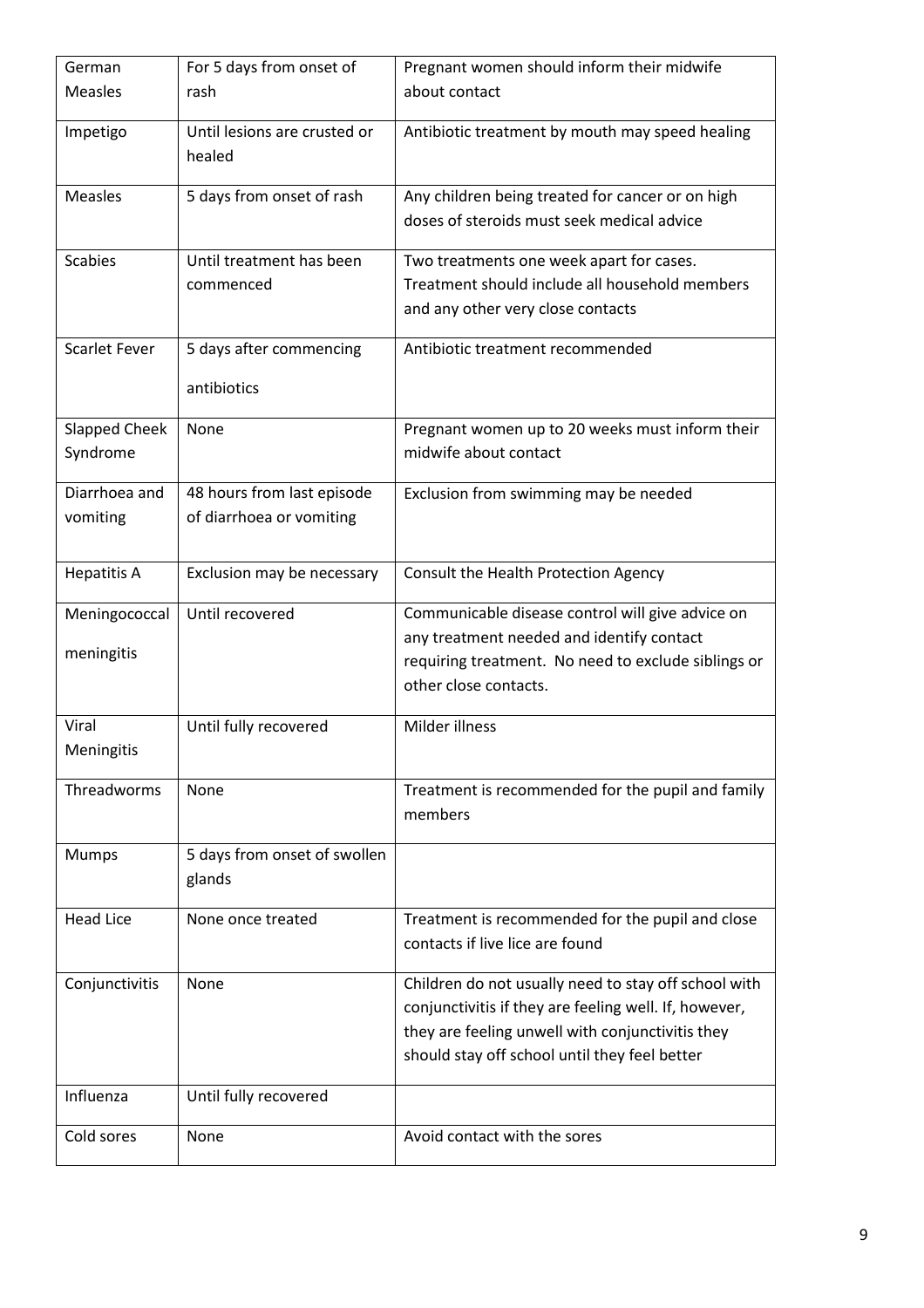| Warts,             | None | Verrucae should be covered in swimming pools, |
|--------------------|------|-----------------------------------------------|
| verrucae           |      | gymnasiums and changing rooms                 |
| Glandular<br>fever | None |                                               |
| Tonsillitis        | None |                                               |

# <span id="page-9-0"></span>**Administration of Medication in School**

The school aims to support as far as possible, and maintain the safety of, pupils who require medication during the school day.

However, it should be noted that:

- No child should be given any medication without their parent's written consent.
- No Aspirin products are to be given to any pupil at school, unless prescribed by a doctor

Parents must be given written confirmation of any medication administered at school, a copy of which will be kept on the pupil's file. Proformas for this are available from the school office.

Children will need to take medication during the school day e.g. antibiotics. However, wherever possible the timing and dosage should be arranged so that the medication can be administered at home.

All medication administered must be documented, signed for and parents informed in writing.

## <span id="page-9-1"></span>**(i) Prescription-Only Medication**

Prescribed medicines may be given to a pupil by the Lead First Aider or a designated person if they have agreed to this extension of their role and have been appropriately trained. Written consent must be obtained from the parent or guardian, clearly stating the name of the medication, dose, frequency and length of course. The school will accept medication from parents only if it is in its original container, with the original dosage instructions. Prescription medicines will not be administered unless they have been prescribed for the child by a doctor, dentist, nurse or pharmacist. Medicines containing aspirin will be given only if prescribed by a doctor.

A form for the administration of medicines in school is available from the Lead First Aider, the school office and from the website.

## <span id="page-9-2"></span>**(ii) Administration of Medication**

Any member of staff administering medication should be trained to an appropriate level, this includes specific training e.g. use of Epi-pens

- The medication must be checked before administration by the member of staff confirming the medication name, pupil name, dose, time to be administered and the expiry date.
- It is advisable that a second adult is present when administering medicine to EYFS.
- Wash hands.
- Confirm that the pupil's name matches the name on the medication
- Explain to the pupil that his or her parents have requested the administration of the medication.
- Document, date and sign for what has been administered.
- Complete the form which goes back to parents
- Ensure that the medication is correctly stored in a locked drawer or cupboard, out of the reach of pupils.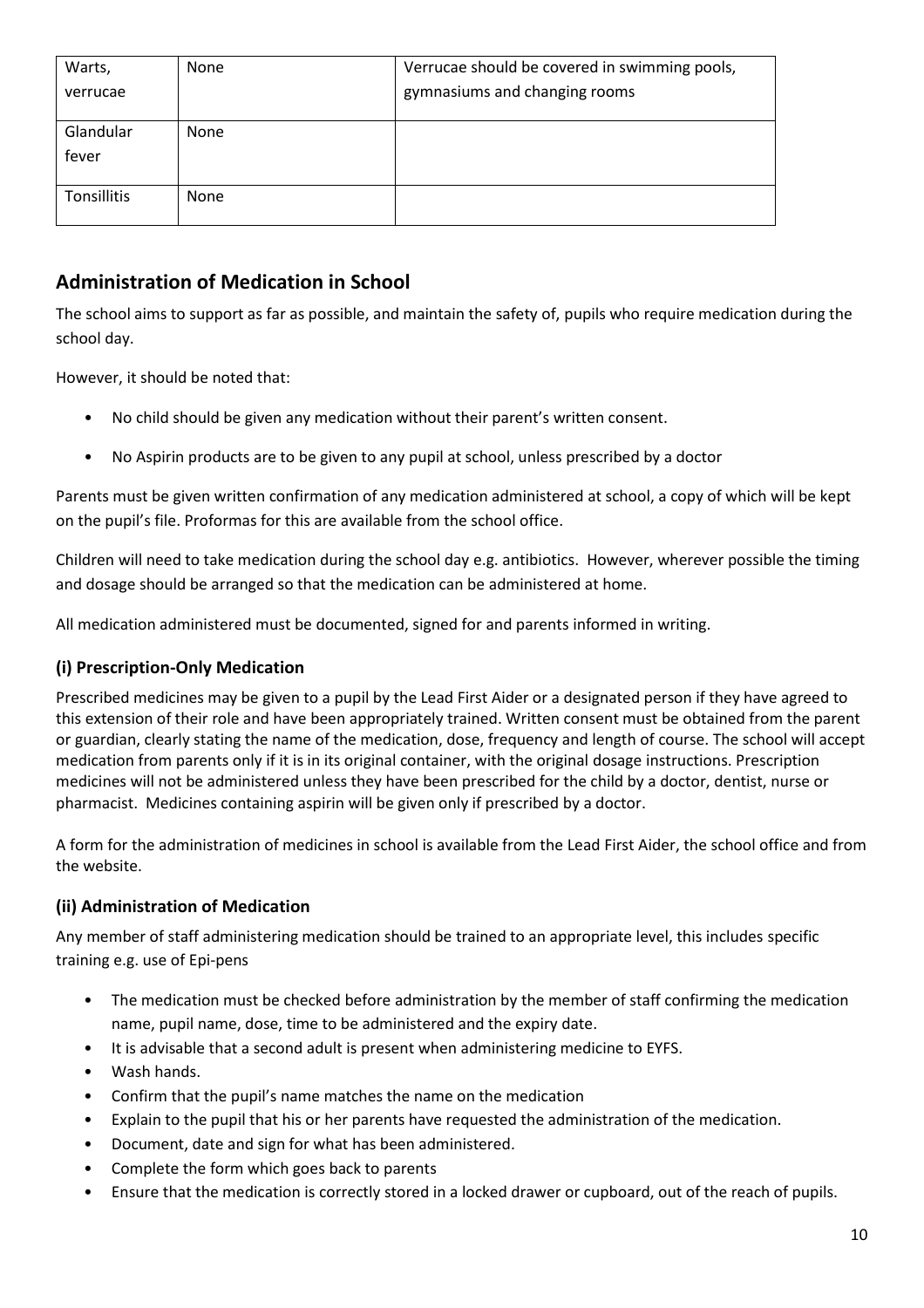- Antibiotics and any other medication which requires refrigeration should be stored in the fridge in the back office. All medication should be clearly labelled with the pupil's name and dosage.
- Parents should be asked to dispose of any out of date medication.
- At the end of the school year:
	- o all medication should be returned to parents
	- $\circ$  any remaining medication belonging to children should be disposed of via a pharmacy or GP surgery.
- Used needles and syringes must be disposed of in the sharps box kept in the sick room.

## <span id="page-10-0"></span>**(iii) Emergency Medication**

It is the parents' responsibility to inform the school of any long-term medical condition that may require regular or emergency medication to be given. In these circumstances a health care plan may be required and this will be completed and agreed with parents and, where relevant, the child's GP.

## <span id="page-10-1"></span>**(iv) Emergency Asthma Inhalers and Emergency Adrenaline Auto-injectors (Epi-pens)**

For a number of years, it has been possible for schools to keep emergency asthma inhalers to cover the eventuality of a pupil's inhaler being lost or running out during school time. Since October 2017, this provision has been extended to enable schools also to keep emergency Epi-pens. This provision enables schools to purchase Epi-pens, without a prescription, for emergency use on children who are at risk of anaphylaxis but whose own device is not available or not working.

The school has decided at this point that such an option would not significant enhance the school's provision. However, the situation will be kept under review and the school will consider the matter again should circumstances change.

Further information can be found on this website: [https://www.gov.uk/government/publications/using-emergency](https://www.gov.uk/government/publications/using-emergency-adrenaline-auto-injectors-in-schools)[adrenaline-auto-injectors-in-schools](https://www.gov.uk/government/publications/using-emergency-adrenaline-auto-injectors-in-schools)

# <span id="page-10-2"></span>**Guidelines for reporting: RIDDOR (Reporting of Injuries, Diseases and Dangerous Occurrences Regulations 2013)**

By law any of the following accidents or injuries to pupils, staff, visitors, members of the public or other people not at work requires notification to be sent to the Health and Safety executive by phone, email or letter.

In relation to pupils, the list of reportable incidents is less extensive, since the school needs to take into consideration whether the accident is part of the "rough and tumble" of the activity being undertaken, or whether it is as a result of a shortcoming. Further guidance on this aspect of reporting can be found in the HSE guidance "Incident reporting in schools", which can be found here: <http://www.hse.gov.uk/pubns/edis1.pdf>

Major injuries from schedule 1 of the regulations:

- 1. Any fracture, other than to the fingers, thumbs or toes.
- 2. Any amputation.
- 3. Dislocation of the shoulder, hip, knee or spine.
- 4. Loss of sight (whether temporary or permanent)
- 5. A chemical or hot metal burn to the eye or any penetrating injury to the eye.
- 6. Any injury resulting from an electric shock or electrical burn (including any electrical burn caused by arcing or arcing products, leading to unconsciousness or requiring resuscitation or admittance to hospital for more than 24 hours.
- 7. Any other injury leading to hypothermia, heat induced illness or to unconsciousness requiring resuscitation or admittance to hospital for more than 24 hours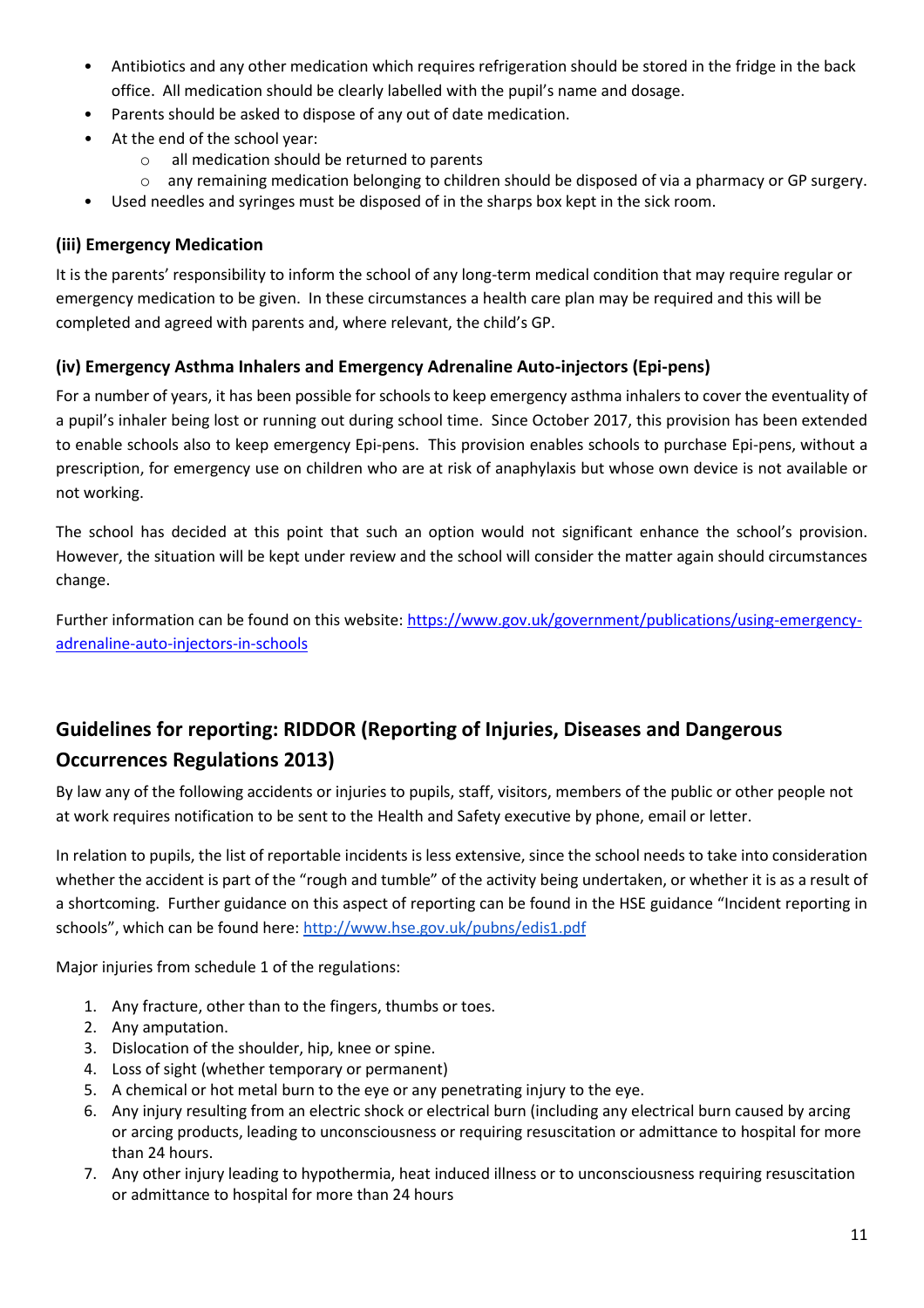- 8. Any other injury lasting over 3 days
- 9. Loss of consciousness caused by asphyxia or by exposure to a harmful substance or biological agent.
- 10. Either of the following conditions which result from the absorption of any substance by inhalation, ingestion or through the skin:
- 11. Acute illness requiring medical treatment; or
- 12. Loss of consciousness
- 13. Acute illness which requires medical treatment where there is reason to believe that this resulted from exposure to a biological agent or its toxins or infected material.
- 14. Death
- 15. A specified dangerous occurrence, where something happened which did not result in an injury, but could have done.

Further information on RIDDOR reporting requirements can be found on the RIDDOR website;

#### <http://www.hse.gov.uk/riddor/>

### **Deaths and injuries**

If someone has died or has been injured because of a work-related accident this may have to be reported. Not all accidents need to be reported, other than for certain [gas incidents,](http://www.hse.gov.uk/riddor/reportable-incidents.htm#gas) a RIDDOR report is required only when:

- the accident is [work-related](http://www.hse.gov.uk/riddor/key-definitions.htm#work-related) <http://www.hse.gov.uk/riddor/key-definitions.htm#work-related>
- it results in an injury of a type which is reportable
- Types of reportable injury
- The death of any person

All deaths to workers and non-workers, with the exception of suicides, must be reported if they arise from a workrelated accident, including an act of physical violence to a worker.

#### **Specified injuries to workers**

The list of 'specified injuries' in RIDDOR 2013 replaces the previous list of 'major injuries' in RIDDOR 1995. Specified injuries are (regulation 4) <http://www.hse.gov.uk/riddor/specified-injuries.htm>

- fractures, other than to fingers, thumbs and toes
- amputations
- any injury likely to lead to permanent loss of sight or reduction in sight
- any crush injury to the head or torso causing damage to the brain or internal organs
- serious burns (including scalding) which:
- covers more than 10% of the body
- causes significant damage to the eyes, respiratory system or other vital organs
- any scalping requiring hospital treatment
- any loss of consciousness caused by head injury or asphyxia
- any other injury arising from working in an enclosed space which:
- leads to hypothermia or heat-induced illness
- requires resuscitation or admittance to hospital for more than 24 hours

For further guidance on [specified injuries](http://www.hse.gov.uk/riddor/specified-injuries.htm) is available.

#### **Over-seven-day incapacitation of a worker**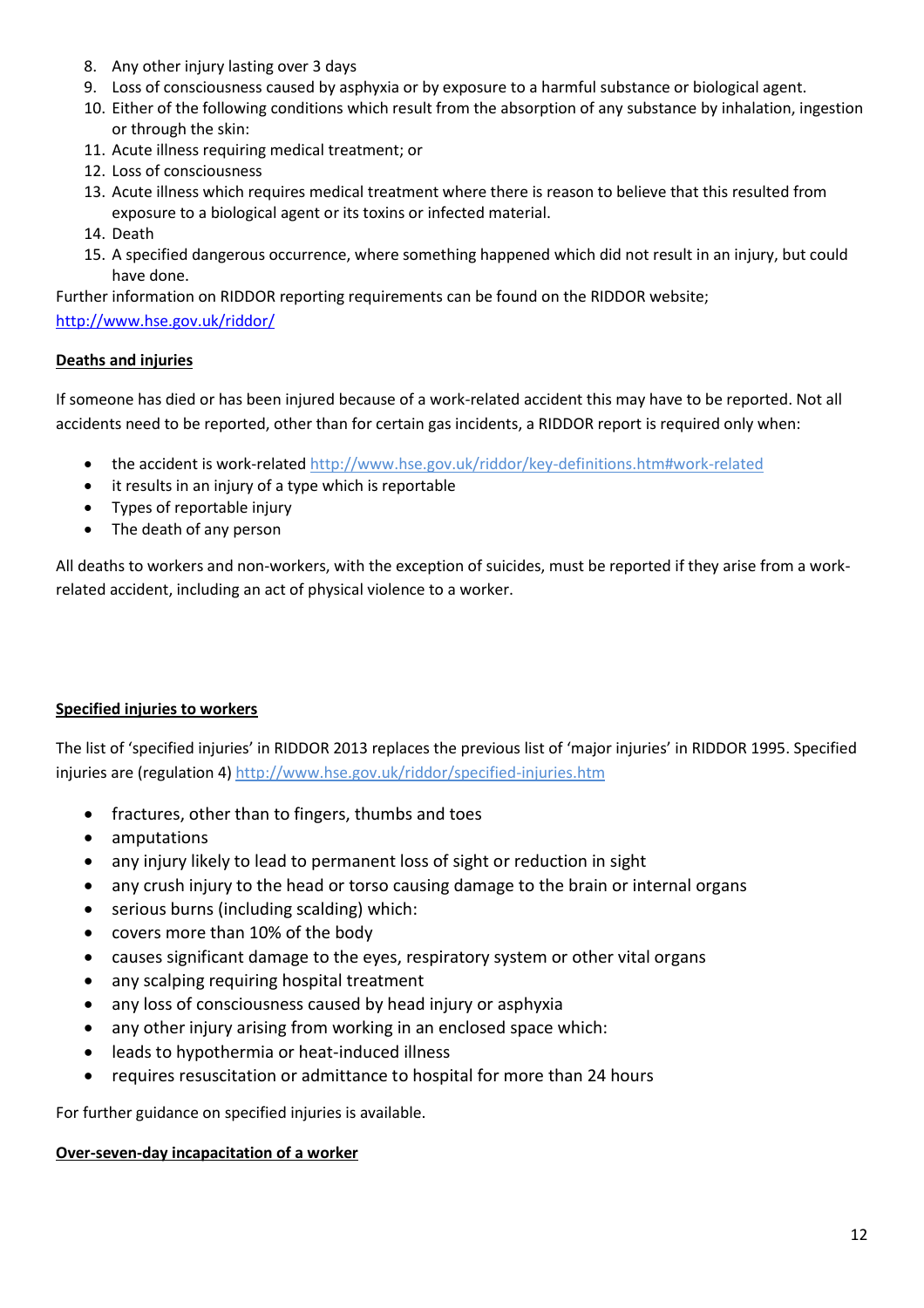Accidents must be reported where they result in an employee or self-employed person being away from work, or unable to perform their normal work duties, for more than seven consecutive days as the result of their injury. This seven day period does not include the day of the accident, but does include weekends and rest days. The report must be made within 15 days of the accident.

#### **Over-three-day incapacitation**

Accidents must be recorded, but not reported where they result in a worker being incapacitated for more than three consecutive days. If you are an employer, who must keep an accident book under the Social Security (Claims and Payments) Regulations 1979, that record will be enough.

### **Non fatal accidents to non-workers (eg members of the public)**

Accidents to members of the public or others who are not at work must be reported if they result in an injury and the person is taken directly from the scene of the accident to hospital for treatment to that injury. Examinations and diagnostic tests do not constitute 'treatment' in such circumstances.

There is no need to report incidents where people are taken to hospital purely as a precaution when no injury is apparent.

If the accident occurred at a hospital, the report only needs to be made if the injury is a '[specified injury](http://www.hse.gov.uk/riddor/reportable-incidents.htm#specified)' (see above).

### **Occupational diseases**

Employers and self-employed people must report diagnoses of certain occupational diseases, where these are likely to have been caused or made worse by their work: These diseases include (regulations 8 and 9):

- carpal tunnel syndrome;
- severe cramp of the hand or forearm;
- occupational dermatitis;
- hand-arm vibration syndrome;
- occupational asthma;
- tendonitis or tenosynovitis of the hand or forearm;
- any occupational cancer;
- any disease attributed to an occupational exposure to a biological agent.
- Further guidance on [occupational diseases](http://www.hse.gov.uk/riddor/occupational-diseases.htm) is available.
- Specific guidance is also available for:
- [occupational cancers](http://www.hse.gov.uk/riddor/carcinogens.htm)
- [diseases associated with biological agents](http://www.hse.gov.uk/riddor/carcinogens.htm#agents)

#### **Dangerous occurrences** <http://www.hse.gov.uk/riddor/dangerous-occurences.htm>

Dangerous occurrences are certain, specified near-miss events. Not all such events require reporting. There are 27 categories of dangerous occurrences that are relevant to most workplaces, for example:

- the collapse, overturning or failure of load-bearing parts of lifts and lifting equipment;
- plant or equipment coming into contact with overhead power lines;
- the accidental release of any substance which could cause injury to any person.

Further guidance on these [dangerous occurrences](http://www.hse.gov.uk/riddor/dangerous-occurences.htm) is available.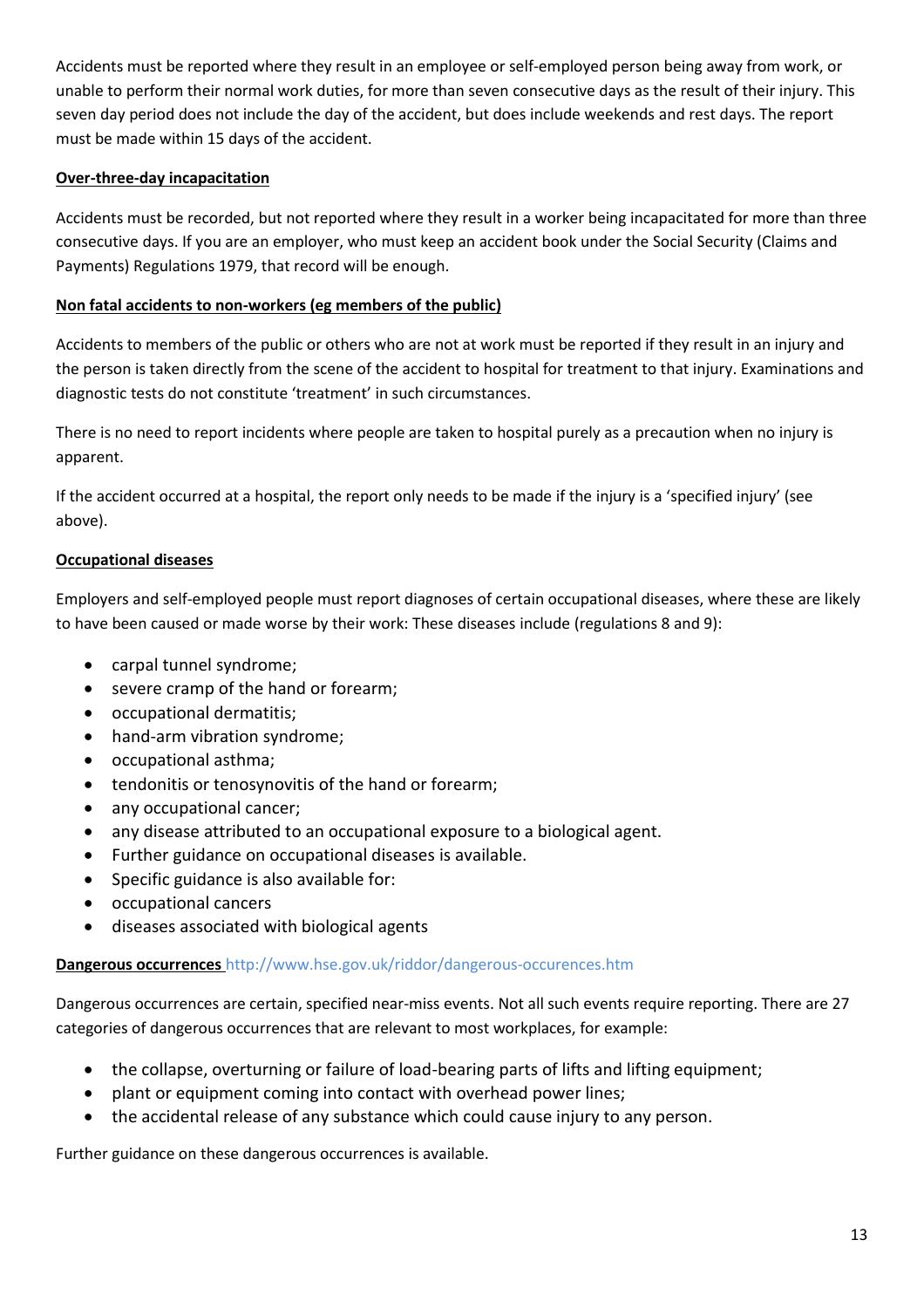Additional categories of dangerous occurrences apply to [mines, quarries, offshore workplaces](http://www.legislation.gov.uk/uksi/2013/1471/regulation/13/made)  $\Box$  and relevant transport systems [\(railways](http://www.rail-reg.gov.uk/)  $\blacksquare$  etc).

## **Gas incidents**

Distributors, fillers, importers & suppliers of flammable gas must report incidents where someone has died, lost consciousness, or been taken to hospital for treatment to an injury arising in connection with that gas. Such incidents should be reported using the [online form. https://extranet.hse.gov.uk/lfserver/external/F2508G1E](https://extranet.hse.gov.uk/lfserver/external/F2508G1E)

Registered gas engineers (under the Gas Safe Register,) must provide details of any gas appliances or fittings that they consider to be dangerous, to such an extent that people could die, lose consciousness or require hospital treatment. The danger could be due to the design, construction, installation, modification or servicing of that appliance or fitting, which could cause:

- an accidental leakage of gas;
- incomplete combustion of gas or;
- inadequate removal of products of the combustion of gas.

Unsafe gas appliances and fittings should be reported using the [online form.](https://extranet.hse.gov.uk/lfserver/external/F2508G2E)

The link below takes you to this guidance

<http://www.hse.gov.uk/riddor/reportable-incidents.htm>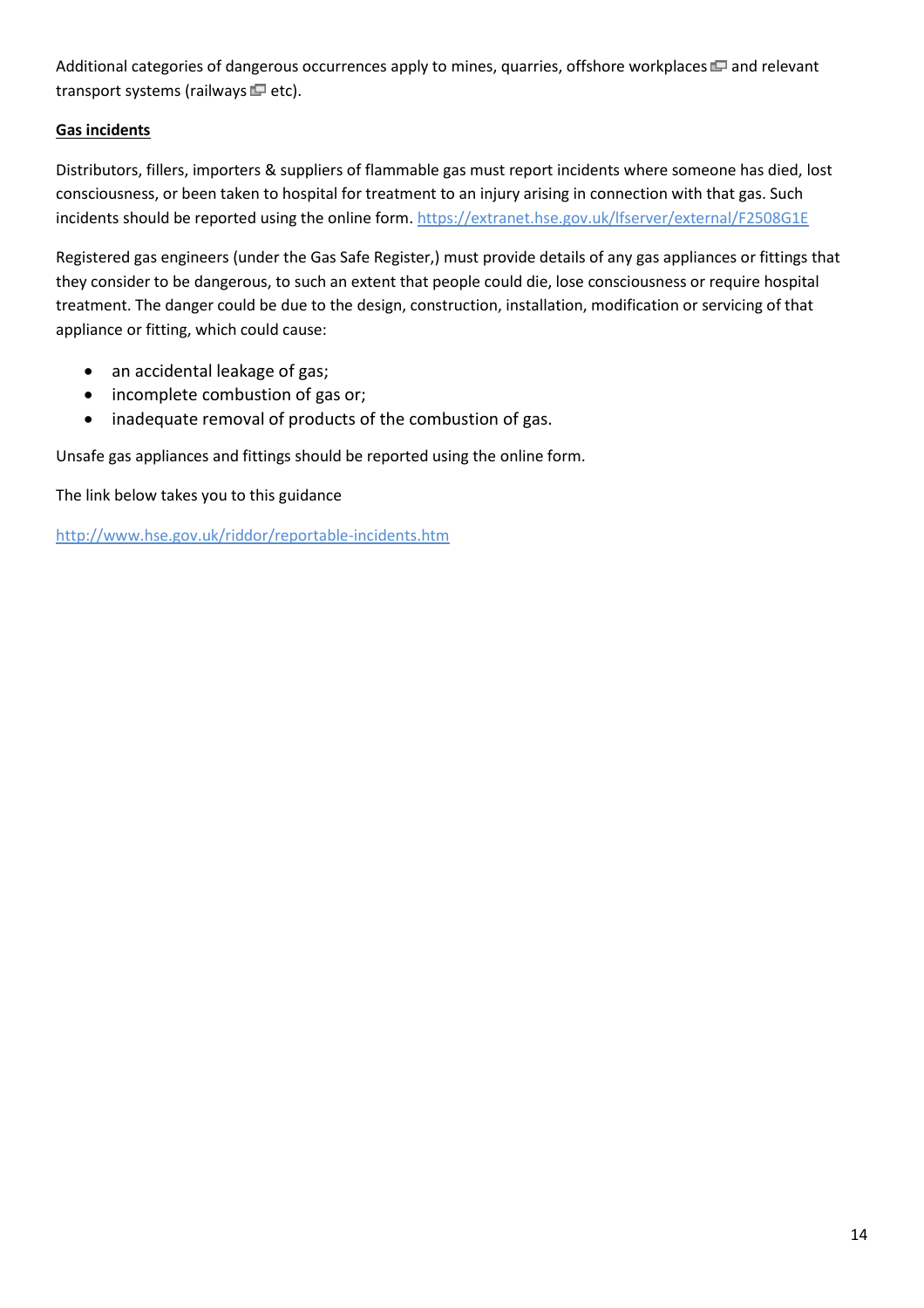# <span id="page-14-0"></span>**Reportable Incidents from a Registered Setting**

The document below gives details of the events that should be reported to OFSTED, these mirror the RIDDOR requirements with the notable addition of food poisoning

<http://www.plymouth.gov.uk/documents-ofstedseriousinjuries.pdf>

OFSTED Piccadilly Gate Store Street Manchester M1 2WD T: 0300 123 1231 Textphone: 0161 618 8524 E: [enquiries@ofsted.gov.uk](mailto:enquiries@ofsted.gov.uk) W: www.ofsted.gov.uk

# <span id="page-14-1"></span>**Storage of this policy**

A copy of this policy is available on the school website and also in the staff room and school office.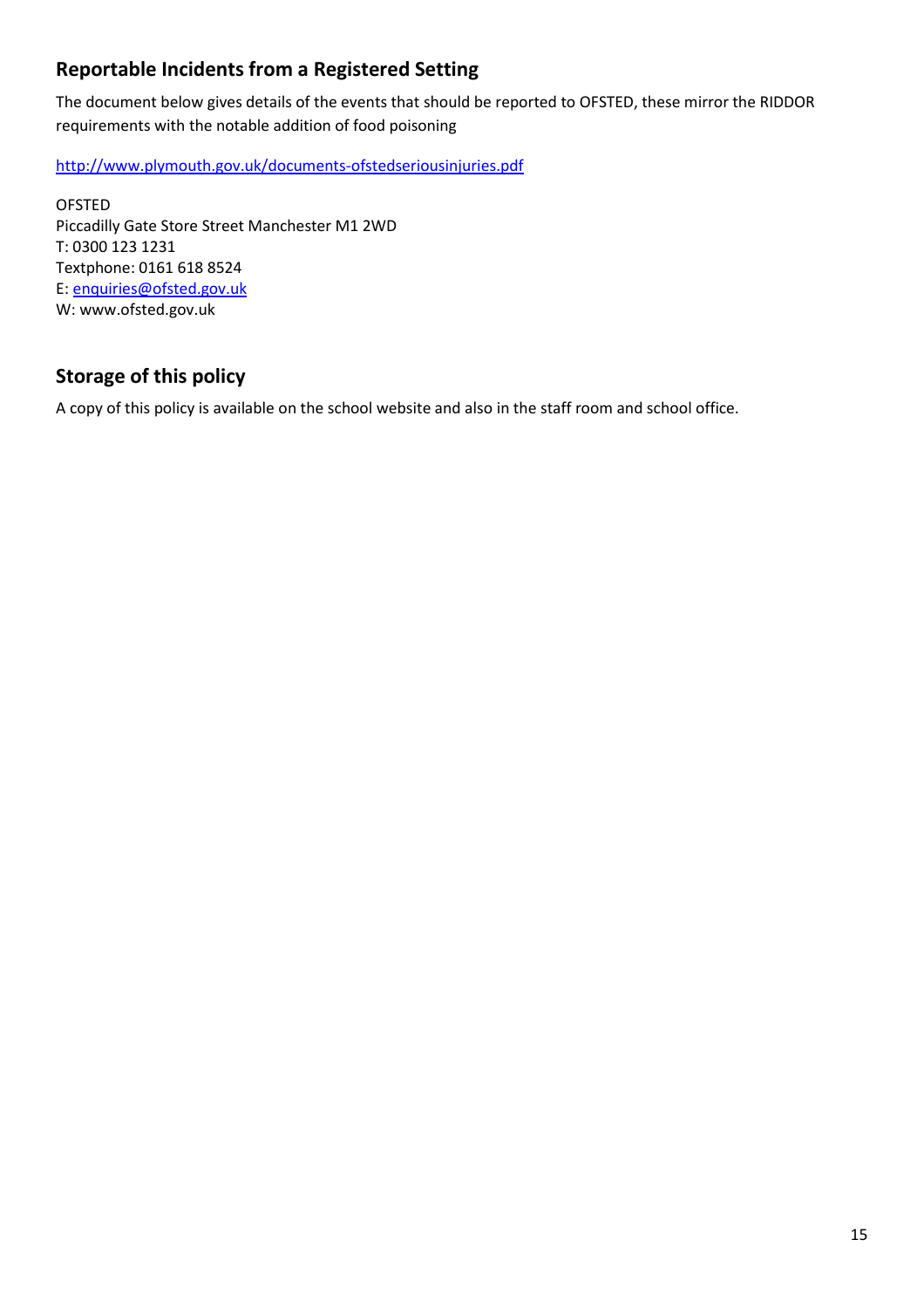## <span id="page-15-0"></span>**APPENDIX 1: Guidance to staff on particular medical conditions**

## <span id="page-15-1"></span>**(i) Allergic reactions**

Symptoms and treatment of a mild allergic reaction:

- Rash
- Flushing of the skin
- Itching or irritation

If the pupil has a care plan, follow the guidance provided and agreed by parents. Administer the prescribed dose of antihistamine to a child who displays these mild symptoms only. Make a note of the type of medication, dose given, date, and time the medication was administered. Complete and sign the appropriate medication forms, as detailed in the policy. Observe the child closely for 30 minutes to ensure symptoms subside.

## <span id="page-15-2"></span>**(ii) Anaphylaxis**

Symptoms and treatment of Anaphylaxis:

- Swollen lips, tongue, throat or face
- Nettle type rash
- Difficulty swallowing and/or a feeling of a lump in the throat
- Abdominal cramps, nausea and vomiting
- Generalised flushing of the skin
- Difficulty in breathing
- Difficulty speaking
- Sudden feeling of weakness caused by a fall in blood pressure
- Collapse and unconsciousness

When someone develops an anaphylactic reaction the onset is usually sudden, with the following signs and symptoms of the reaction progressing rapidly, usually within a few minutes.

## <span id="page-15-3"></span>**Action to be taken**

- 1. Send someone to call for a paramedic ambulance and inform parents. Arrange to meet parents at the hospital.
- 2. Send for the named emergency box.
- 3. Reassure the pupil help is on the way.
- 4. Remove the Epi-pen from the carton and pull off the grey safety cap.
- 5. Place the black tip on the pupil's thigh at right angles to the leg (there is no need to remove clothing).
- 6. Press hard into the thigh until the auto injector mechanism functions and hold in place for 10 seconds.
- 7. Remove the Epi-pen from the thigh and note the time.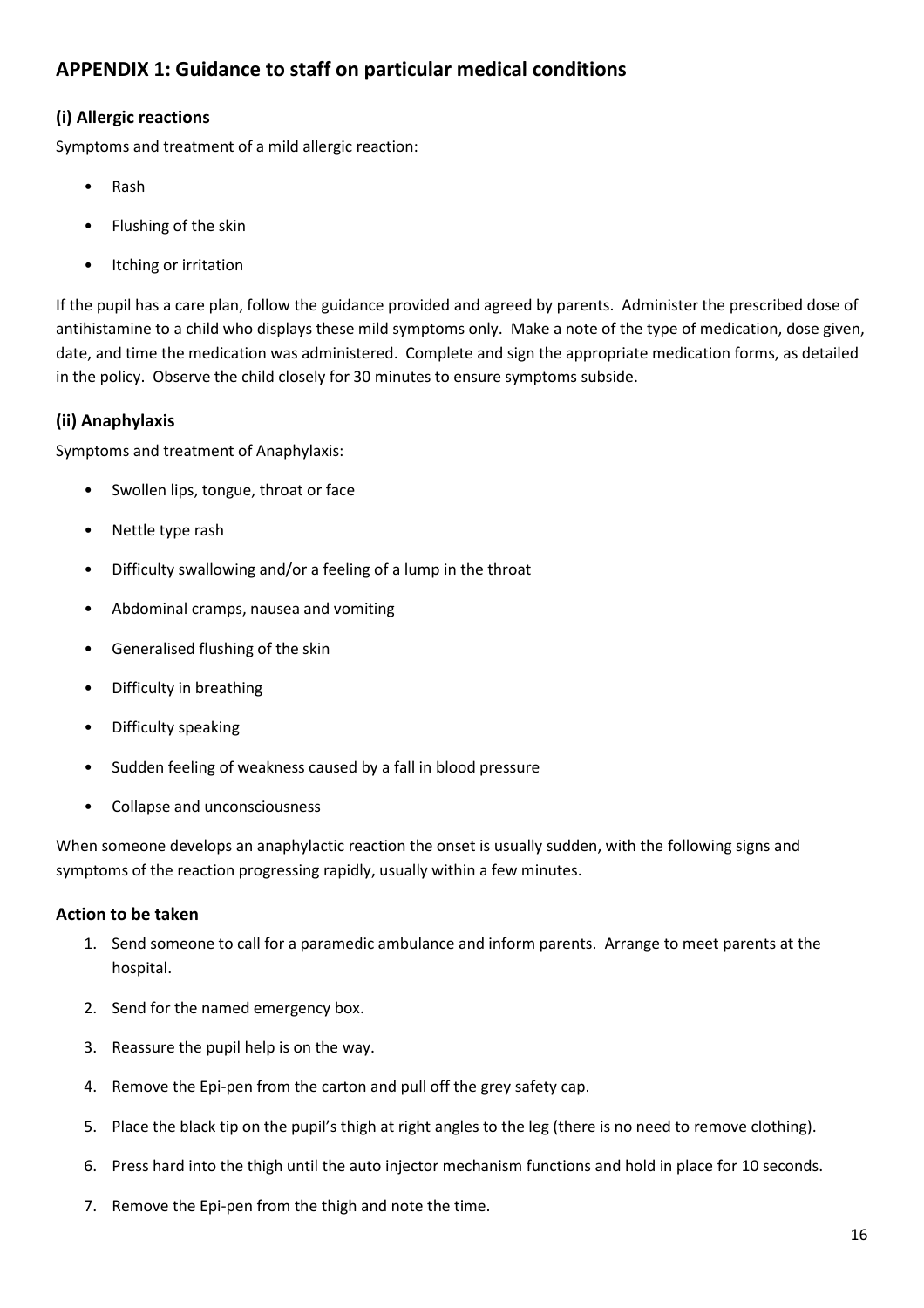- 8. Massage the injection area for several seconds.
- 9. If the pupil has collapsed lay him/her on the side in the recovery position.
- 10. Ensure the paramedic ambulance has been called.
- 11. Stay with the pupil.
- 12. Steps 4-8 maybe repeated if no improvement in 5 minutes with a second Epi-pen if you have been instructed to do so by a doctor.

**REMEMBER** Epi-pens are not a substitute for medical attention, if an anaphylactic reaction occurs and you administer the Epi-pen the pupil must be taken to hospital for further checks.

Epi-pen treatment must only be undertaken by staff who have received specific training.

### <span id="page-16-0"></span>**(iii) Asthma management**

The school recognises that asthma is a serious but controllable condition and the school welcomes any pupil with asthma. The school ensures that all pupils with asthma can and do fully participate in all aspects of school life, including any out of school activities. Taking part in PE is an important part of school life for all pupils and pupils with asthma are encouraged to participate fully in all PE lessons. Teaching staff will be aware of any child with asthma from a list of pupils with medical conditions kept in the staff room. The school has a smoke free policy.

### **Trigger factors**

- Change in weather conditions
- Animal fur
- Having a cold or chest infection
- Exercise
- Pollen
- Chemicals
- Air pollutants
- Emotional situations
- Excitement

## <span id="page-16-1"></span>**General considerations**

Pupils with asthma need immediate access to their reliever inhaler. Younger pupils will require assistance to administer their inhaler. It is the parents' responsibility to ensure that the school is provided with a named, in-date reliever inhaler, which is kept in the classroom, not locked away and always accessible to the pupil. Teaching staff should be aware of a child's trigger factors and try to avoid any situation that may cause a pupil to have an asthma attack. It is the parents' responsibility to provide a new inhaler when out of date. Pupils must be made aware of where their inhaler is kept and this medication must be taken on any out of school activities.

As appropriate for their age and maturity, pupils are encouraged to be responsible for their reliever inhaler, which is to be brought to school and kept in a school bag to be used as required. A spare named inhaler should be brought to school and given to the class teacher for use if the pupil's inhaler is lost or forgotten.

## <span id="page-16-2"></span>**Recognising an asthma attack**

- Pupil unable to continue an activity
- Difficulty in breathing
- Chest may feel tight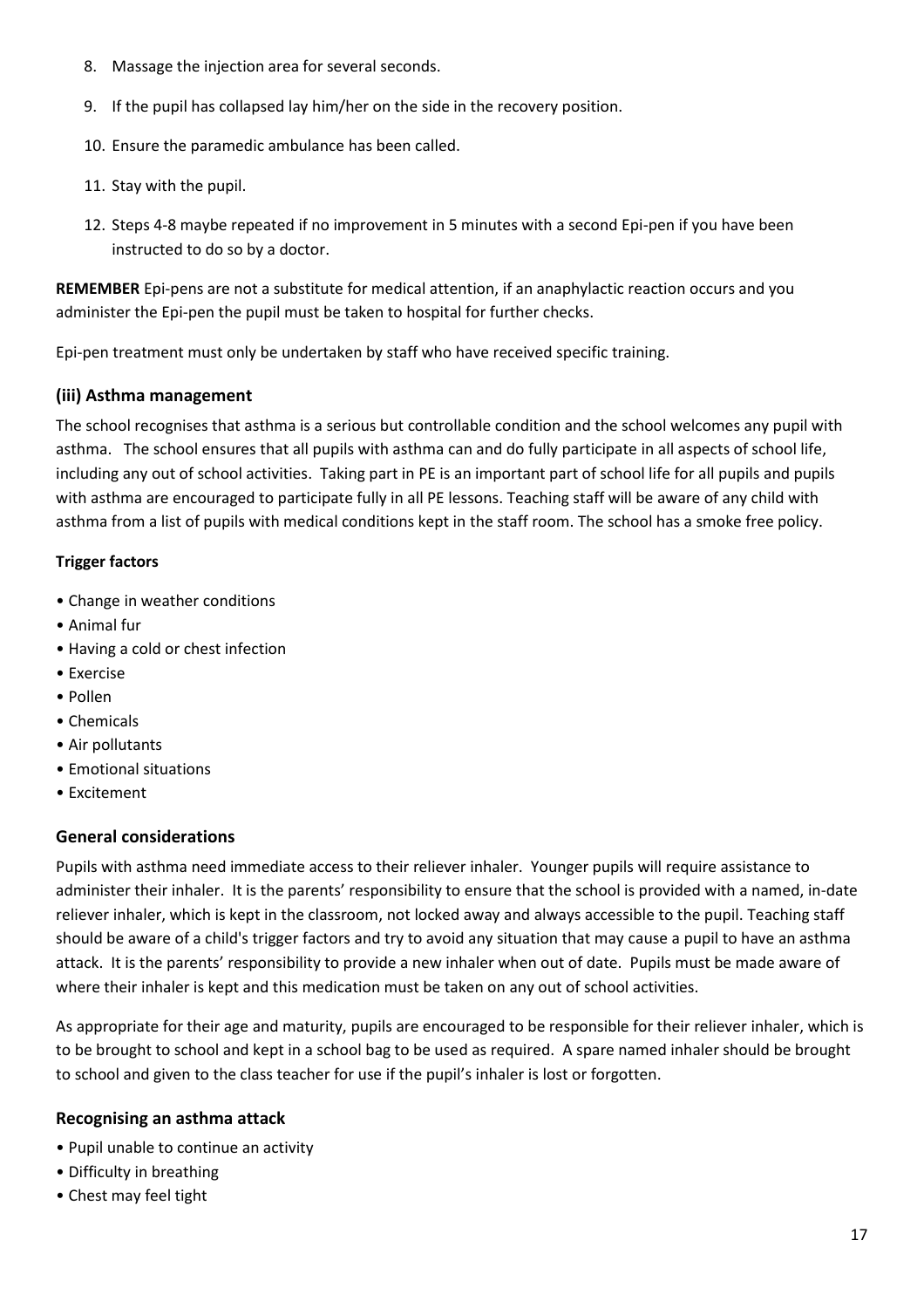- Possible wheeze
- Difficulty speaking
- Increased anxiety
- Coughing, sometimes persistently

#### **Action to be taken**

- 1. Ensure that prescribed reliever medication (usually blue) is taken promptly.
- 2. Reassure the pupil.
- 3. Encourage the pupil to adopt a position which is best for them-usually sitting upright.
- 4. Wait five minutes. If symptoms disappear the pupil can resume normal activities.

5. If symptoms have improved but not completely disappeared, inform parents and give another dose of their inhaler and call the Lead First Aider or a first aider if she not available.

6. Loosen any tight clothing.

7. If there is no improvement in 5-10 minutes continue to make sure the pupil takes one puff of their reliever inhaler every minute for five minutes or until symptoms improve.

- 8. Call an ambulance.
- 9. Accompany pupil to hospital and await the arrival of a parent.

### <span id="page-17-0"></span>**(iv) Diabetes management**

Pupils with diabetes can attend school and carry out the same activities as their peers but some forward planning may be necessary. Staff must be made aware of any pupil with diabetes attending school.

#### **Signs and symptoms of low blood sugar (hypoglycaemic attack)**

This happens very quickly and may be caused by: a late meal, missing snacks, insufficient carbohydrate, more exercise, warm weather, too much insulin and stress. The pupil should test his or her blood glucose levels if blood testing equipment is available (disposal of testing strips, needles or other sharps must be done so in the correct way and within a secure sharps container).

- Pale
- Glazed eyes
- Blurred vision
- Confusion/incoherent
- Shaking
- Headache
- Change in normal behaviour-weepy/aggressive/quiet
- Agitated/drowsy/anxious
- Tingling lips
- Sweating
- Hunger
- Dizzy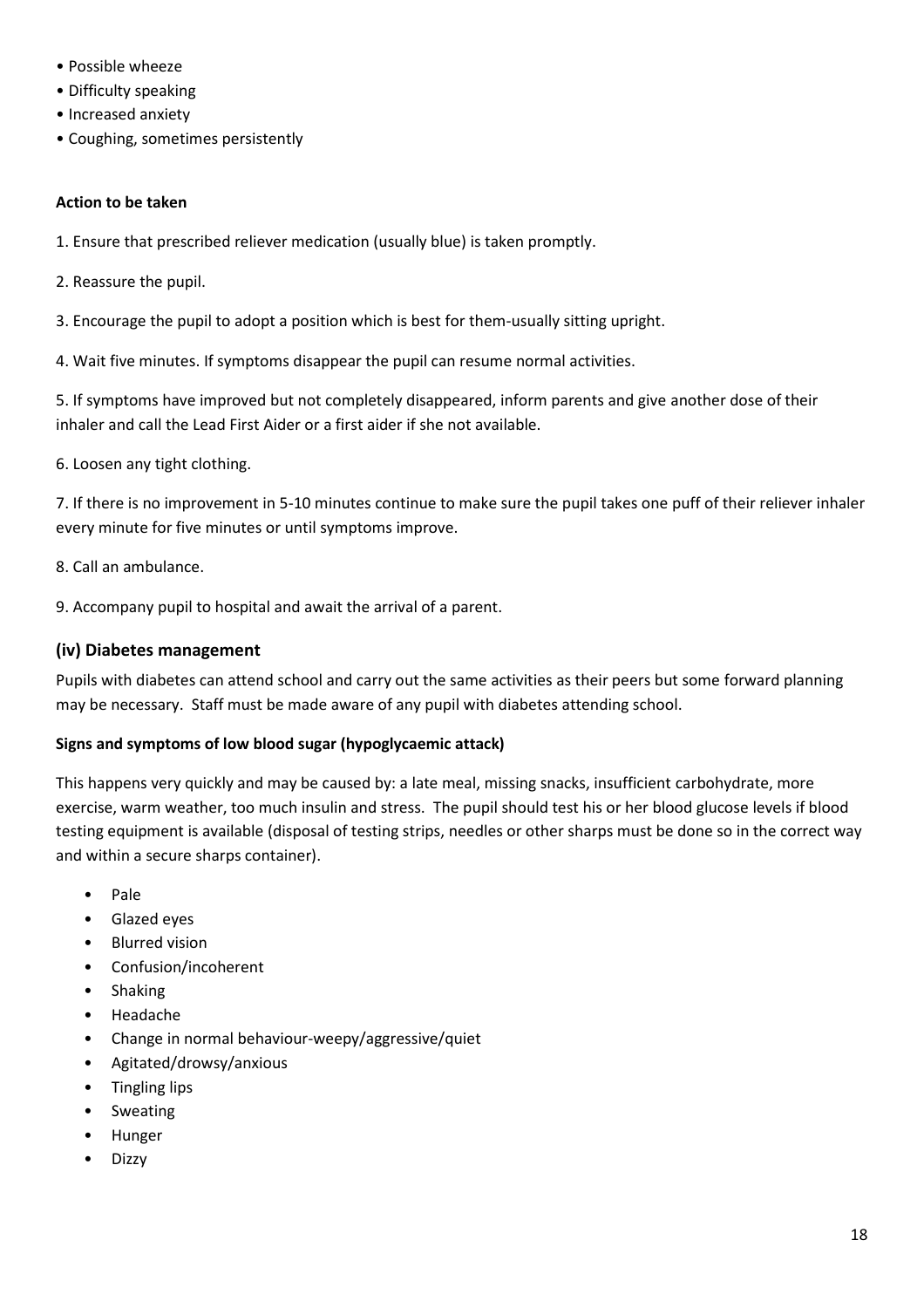#### **Action to be taken**

- 1. Follow the guidance provided in the care plan agreed by parents.
- 2. Give fast acting glucose-either 50ml glass of Lucozade or 3 glucose tablets. (Pupils should always have their glucose supplies with them. Extra supplies will be kept in emergency boxes. This will raise the blood sugar level quickly.
- 3. This must be followed after 5-10 minutes by 2 biscuits, a sandwich or a glass of milk.
- 4. Do not send the child out of your care for treatment alone.
- 5. Allow the pupil to have access to regular snacks.
- 6. Inform parents.

#### **Action to take if the pupil becomes unconscious:**

- 1. Place pupil in the recovery position and seek the help of the Lead First Aider or a first aider.
- 2. Do not attempt to give glucose via mouth as pupil may choke.
- 3. Telephone 999.
- 4. Inform parents.
- 5. Accompany pupil to hospital and await the arrival of a parent.

#### **Signs and symptoms of high blood sugar (hyperglycaemic attack)**

Hyperglycaemia – develops much more slowly than hypoglycaemia but can be more serious if left untreated. It can be caused by too little insulin, eating more carbohydrate, infection, stress and less exercise than normal.

- Feeling tired and weak
- Thirst
- Passing urine more often
- Nausea and vomiting
- **Drowsy**
- Breath smelling of acetone
- Blurred vision
- Unconsciousness

#### **Action to be taken**

- 1. Inform the Lead First Aider or a first aider
- 2. Inform parents
- 3. Pupil to test blood or urine
- 4. Call 999

#### <span id="page-18-0"></span>**(v) Epilepsy management**

#### **How to recognise a seizure**

There are several types of epilepsy but seizures are usually recognisable by the following symptoms: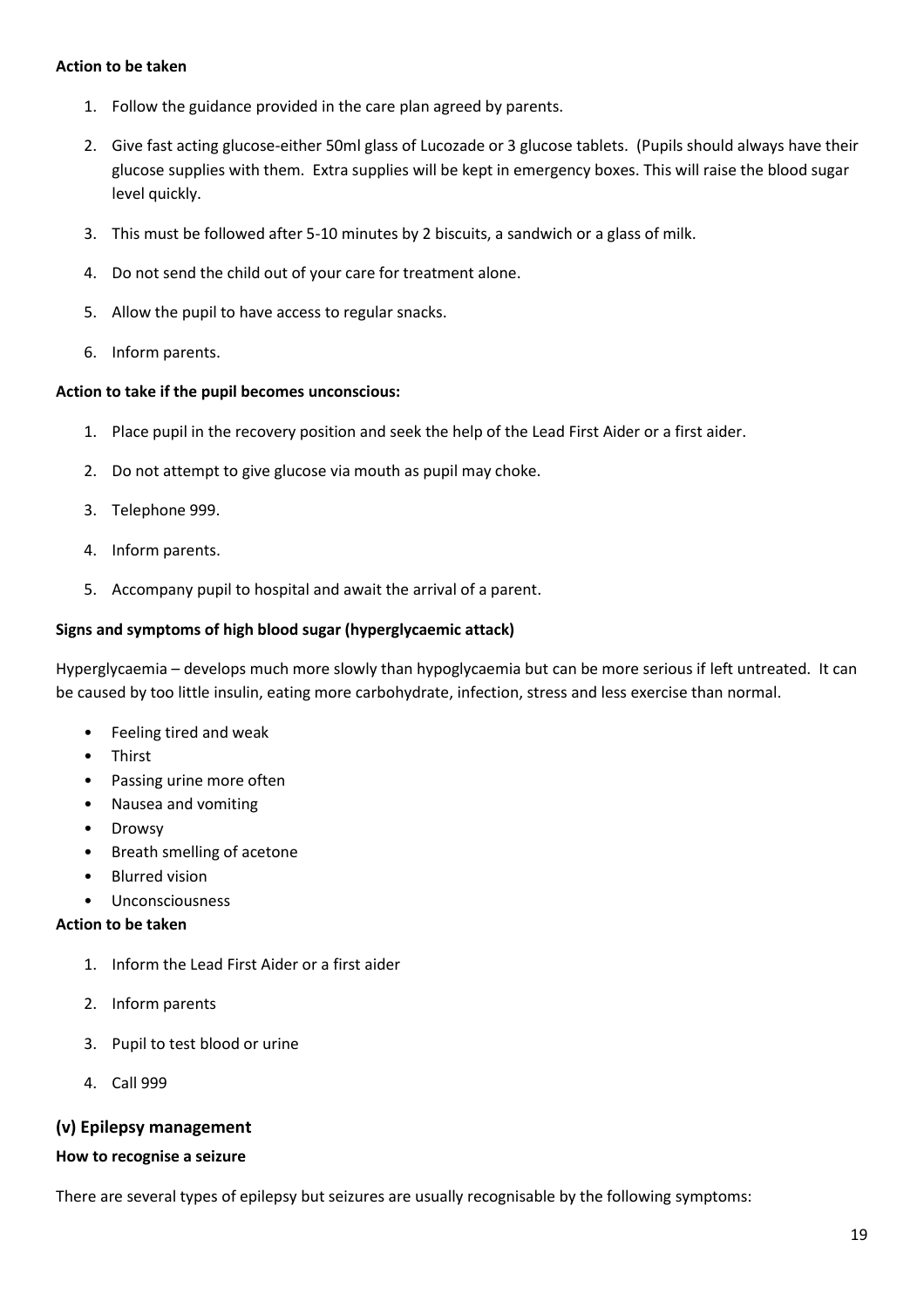- Pupil may appear confused and fall to the ground.
- Slow noisy breathing.
- Possible blue colouring around the mouth returning to normal as breathing returns to normal.
- Rigid muscle spasms.
- Twitching of one or more limbs or face
- Possible incontinence.

A pupil diagnosed with epilepsy will have an emergency care plan

#### **Action to be taken**

- 1. Send for an ambulance;
- 2. if this is a pupil's first seizure,
- 3. if a pupil known to have epilepsy has a seizure lasting for more than five minutes or
- 4. if an injury occurs.
- 5. 2. Seek the help of the Lead First Aider or a first aider.
- 6. 3. Help the pupil to the floor.
- 5. Do not try to stop seizure.
- 6. Do not put anything into the mouth of the pupil.
- 7. Move any other pupils away and maintain pupil's dignity.
- 8. Protect the pupil from any danger.
- 9. As the seizure subsides, gently place them in the recovery position to maintain the airway.
- 10. Allow patient to rest as necessary.
- 11. Inform parents.
- 12. Call 999 if you are concerned.
- 13. Describe the event and its duration to the paramedic team on arrival.
- 14. Reassure other pupils and staff.
- 15. Accompany pupil to hospital and await the arrival of a parent.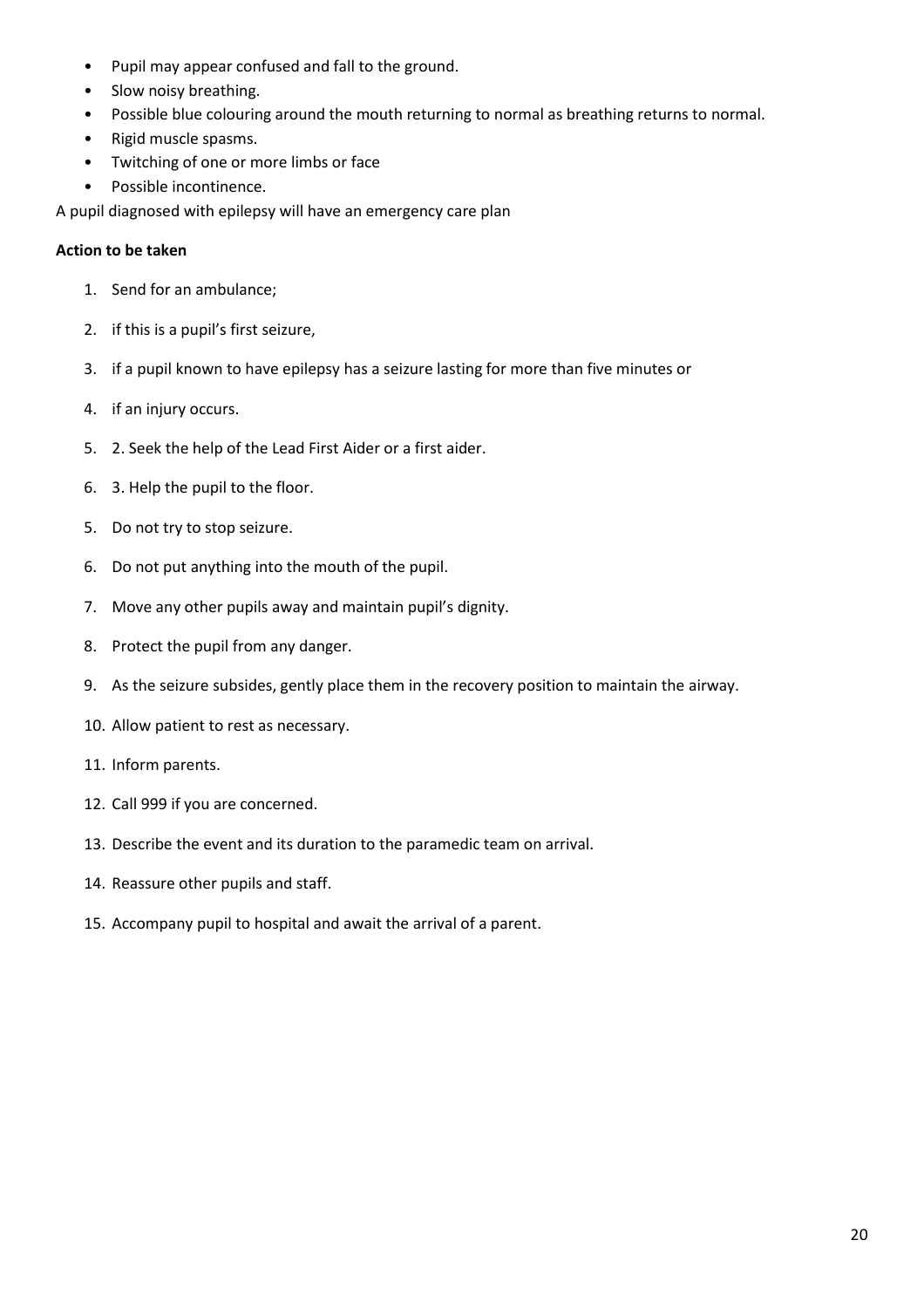# **Appendix 2: Sample Risk Assessment for the use of an emergency Epi-pen**

| <b>SIGNIFICANT ISSUE</b>                                                                     | <b>HOW TO MANAGE IT</b>                                                                                                                                                                                                                                                                                                                                                                                                               | <b>WHO TO BE INFORMED</b> |              |                     |
|----------------------------------------------------------------------------------------------|---------------------------------------------------------------------------------------------------------------------------------------------------------------------------------------------------------------------------------------------------------------------------------------------------------------------------------------------------------------------------------------------------------------------------------------|---------------------------|--------------|---------------------|
|                                                                                              |                                                                                                                                                                                                                                                                                                                                                                                                                                       | <b>Parents</b>            | <b>Staff</b> | <b>Student</b><br>s |
| Lack of awareness - staff<br>don't<br>know<br>how<br>to<br>administer<br>emergency<br>epipen | Administration of medicines policy is<br>explained to staff at induction. Staff are<br>invited to practice following<br>also<br>demonstration with the training epipen<br>on a regular basis with the school nurse<br>Healthcare plans shared with relevant<br>staff<br>Health issues of pupils are identified on<br>iSAMS under the red medical flag                                                                                 | $\ast$                    |              | *                   |
| Medication given in error                                                                    | Medical needs of children are identified<br>in the medical questionnaire when they<br>join the school. Children diagnosed with<br>anaphylaxis are made known to staff, and<br>their individual care plans are shared.<br>Signs and symptoms of anaphylaxis<br>clearly explained<br>Procedure for checking medication is<br>carried out - name of child, medication to<br>be given and expiry date verified prior to<br>administration | $\ast$                    |              |                     |
| Emergency medication is<br>not locked away                                                   | Emergency medication is stored in a<br>sealable 'emergency use only' allergy<br>response kit at a height, in the medical<br>room                                                                                                                                                                                                                                                                                                      |                           |              |                     |
| Medication given is out of<br>date                                                           | Medication expiry date is regularly<br>checked by the school nurses, and<br>replaced as necessary                                                                                                                                                                                                                                                                                                                                     | $\ast$                    |              |                     |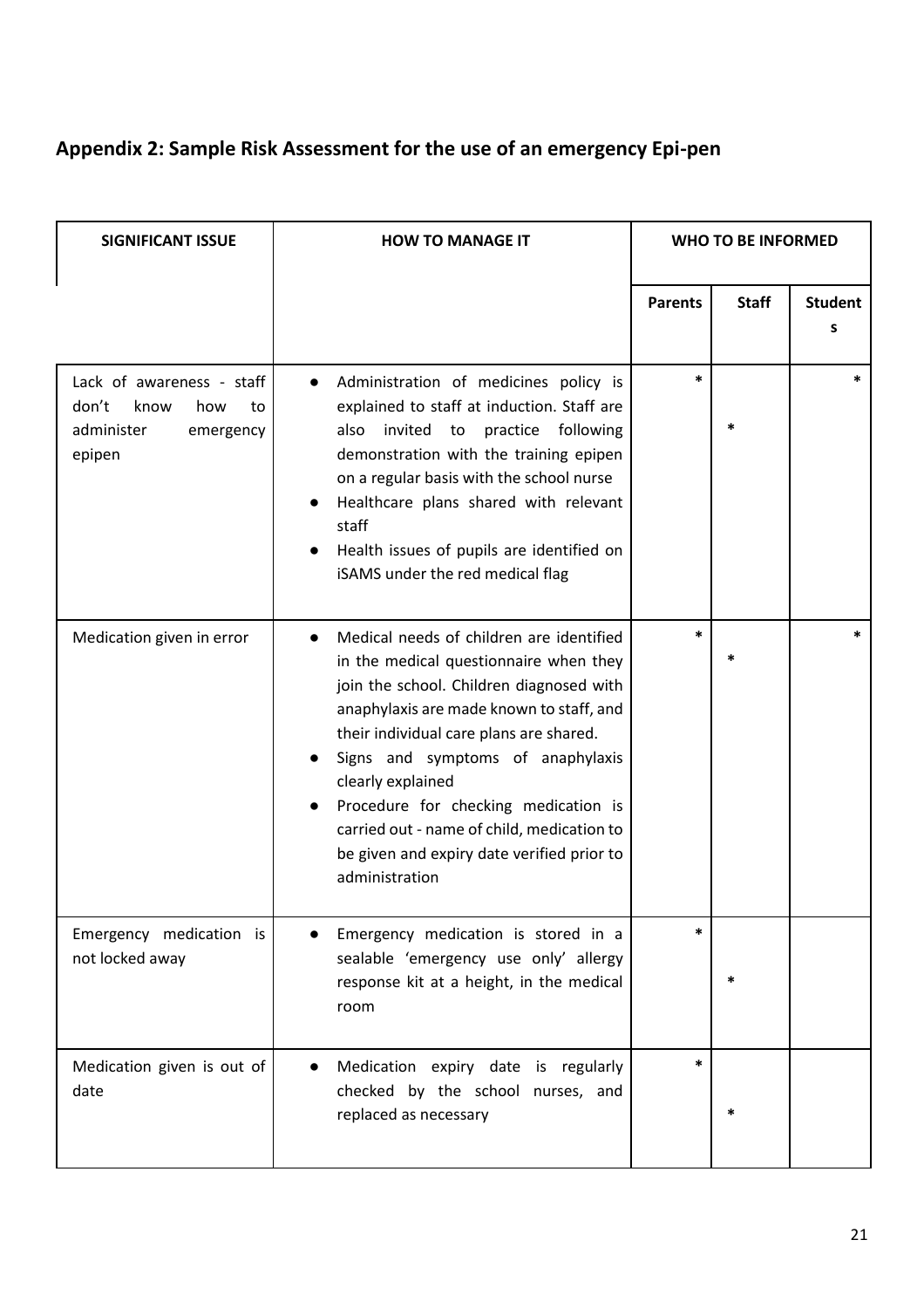| Lack of consent                                     | Written consent is required by parents of<br>children who have anaphylaxis for use of<br>an emergency epipen                                                                                                                                       |        |        |
|-----------------------------------------------------|----------------------------------------------------------------------------------------------------------------------------------------------------------------------------------------------------------------------------------------------------|--------|--------|
| School unaware of medical<br>condition              | A process is in place for identifying a child<br>who has anaphylaxis, that requires<br>monitoring in school with the with Health<br>Conditions questionnaire                                                                                       | $\ast$ | $\ast$ |
| No healthcare plan in place                         | A health care plan must be devised when<br>anaphylaxis is diagnosed, in conjunction<br>with appropriate medical practitioner,<br>parents / guardian and School Nurse<br>using standard forms provided by school/<br>hospital.                      |        |        |
| No record of emergency<br>epipen being administered | 'Administration of Medicines' form to be<br>used when medication is given, which<br>includes information such as parent<br>record of prescribed<br>consent and<br>medicine given. An ambulance is called<br>for when the emergency epipen is used. |        | $\ast$ |
| Medication not disposed of<br>responsibly           | The emergency epipen used is stored<br>safely out of the way whilst dealing with<br>the child, and then passed on to the<br>emergency services when they arrive.                                                                                   | $\ast$ |        |

# **Appendix 3 NEEDLESTICK INJURIES**

- If there is any accidental injury to the person administering medicine via an injection by way of puncturing the skin with an exposed needle, then the following action must be taken:
- Bleed the puncture site
- Rinse the wound under running water for a few minutes
- Dry and cover the site with a plaster
- Seek medical advice immediately
	- You may be advised to attend Accident and Emergency for a blood test
	- Information on how the injury occurred will be required
	- Details of the third party involved will be required
	- If the third party is a pupil, then the parents must be made aware that their child's details will have to be given to the medical team who are caring for the injured party.
	- This all needs to be undertaken with the full permission of the Head
- An accident form must be completed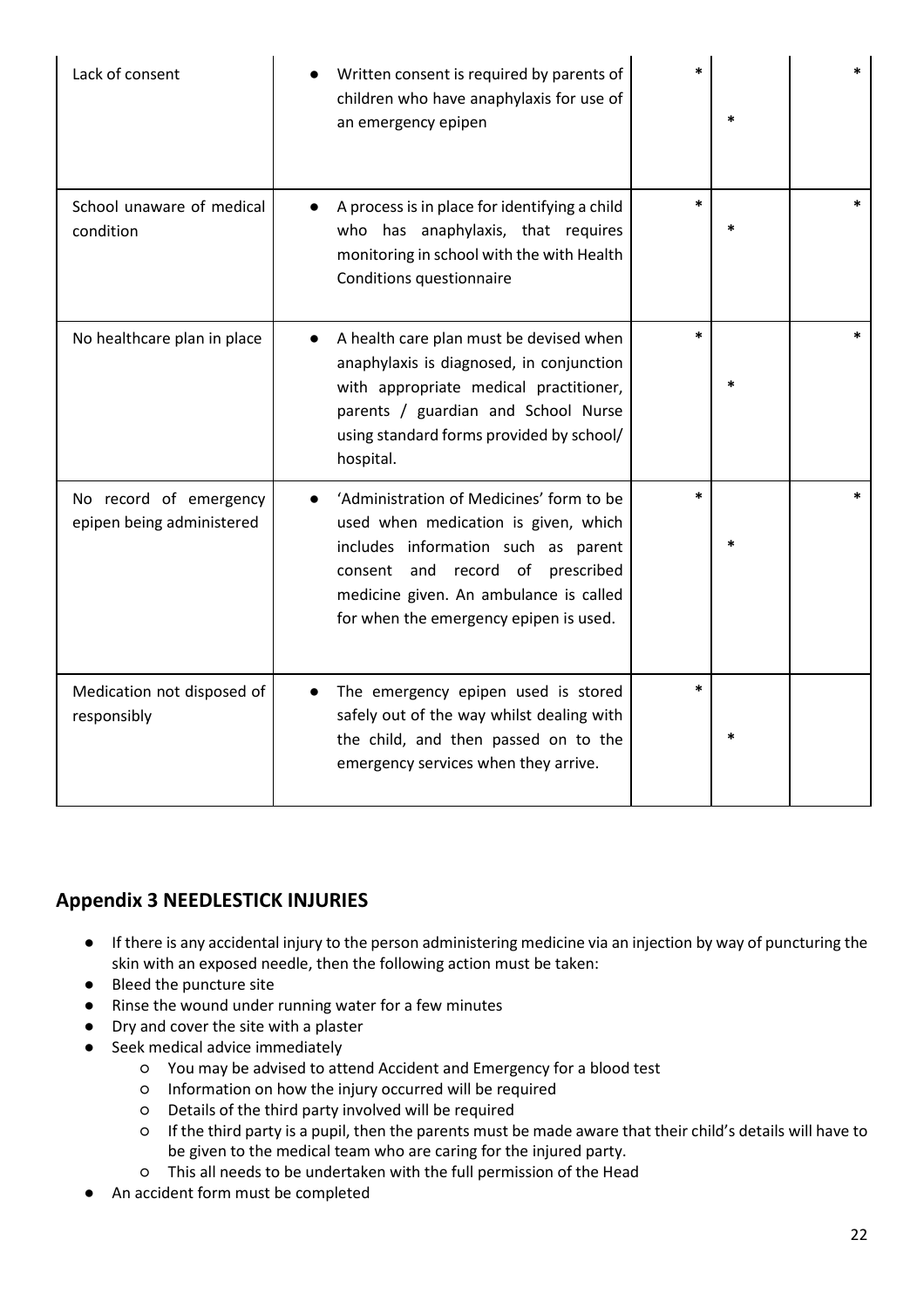## **Appendix 4 HEAD INJURY POLICY**

## **1. Introduction**

The school's Head Injury Policy has been written in accordance with NICE clinical guidelines, World Rugby Concussion Guidance and England Rugby Club Concussion - Headcase Resources. It has been approved by the Lead First Aider/School Nurse and the Director of PE. Since the majority of head injuries in the EYFS are minor, the staff will manage these incidences themselves and seek advice from the school nurse/lead first aider if necessary who will instigate the head injury policy if required. (remove the final sentence if the school does not have an EYFS)

#### **2. Background**

A head injury is defined as any trauma to the head excluding superficial injuries to the face. Fortunately, the majority of head injuries within school are minor and can be managed at school or at home. However, some can be more severe and it is important that a child is assessed and treated accordingly. The risk of brain injury can depend on the force and speed of the impact and complications such as swelling, bruising or bleeding can occur within the brain itself or the skull.

Concussion is defined as a traumatic brain injury resulting in the disturbance of brain function. There are many symptoms but the most common ones are dizziness, headache, memory disturbance or balance problems. Concussion is caused by either a direct blow to the head or blows to other parts of the body resulting in a rapid movement of the head e.g. whiplash.

It is also important to note that a repeat injury to the head after a recent previous concussion can have serious implications.

#### **3. Process for managing a suspected head injury**

All head injuries that occur on the school site must be referred to the School Nurse/Lead First Aider, if on site, for immediate assessment. The exception for this is if the pupil needs urgent medical attention, at which point the Emergency Services should be called first prior to calling the nurse/lead first aider. If there is not a nurse on site, the pupil must be assessed and monitored for at least one hour by a qualified First Aider and referred for medical review as per the guidelines in this document. If in doubt, the First Aider should call NHS 111 for advice or 999.

If after one hour the pupil is symptom free, he/she can return to lessons but must be kept under observation for the remainder of that day. This applies even if the pupil feels it is unnecessary. As concussion typically presents in the first 24-48 hours following a head injury, it is important that the pupil is monitored and assessed as above.

#### **4. Recognising Concussion**

- One or more of the following signs clearly indicate a concussion:
- Seizures
- Loss of consciousness suspected or confirmed
- Unsteady on feet or balance problems or falling over or poor co-ordination
- Confused
- Disorientated not aware of where they are or who they are or the time of day
- Dazed, blank or vacant look
- Behavioural changes e.g. more emotional or more irritable

One or more of the following may suggest a concussion:

- Lying motionless on the ground
- Slow to get up off the ground
- Grabbing or clutching their head
- Injury event that could possibly cause concussion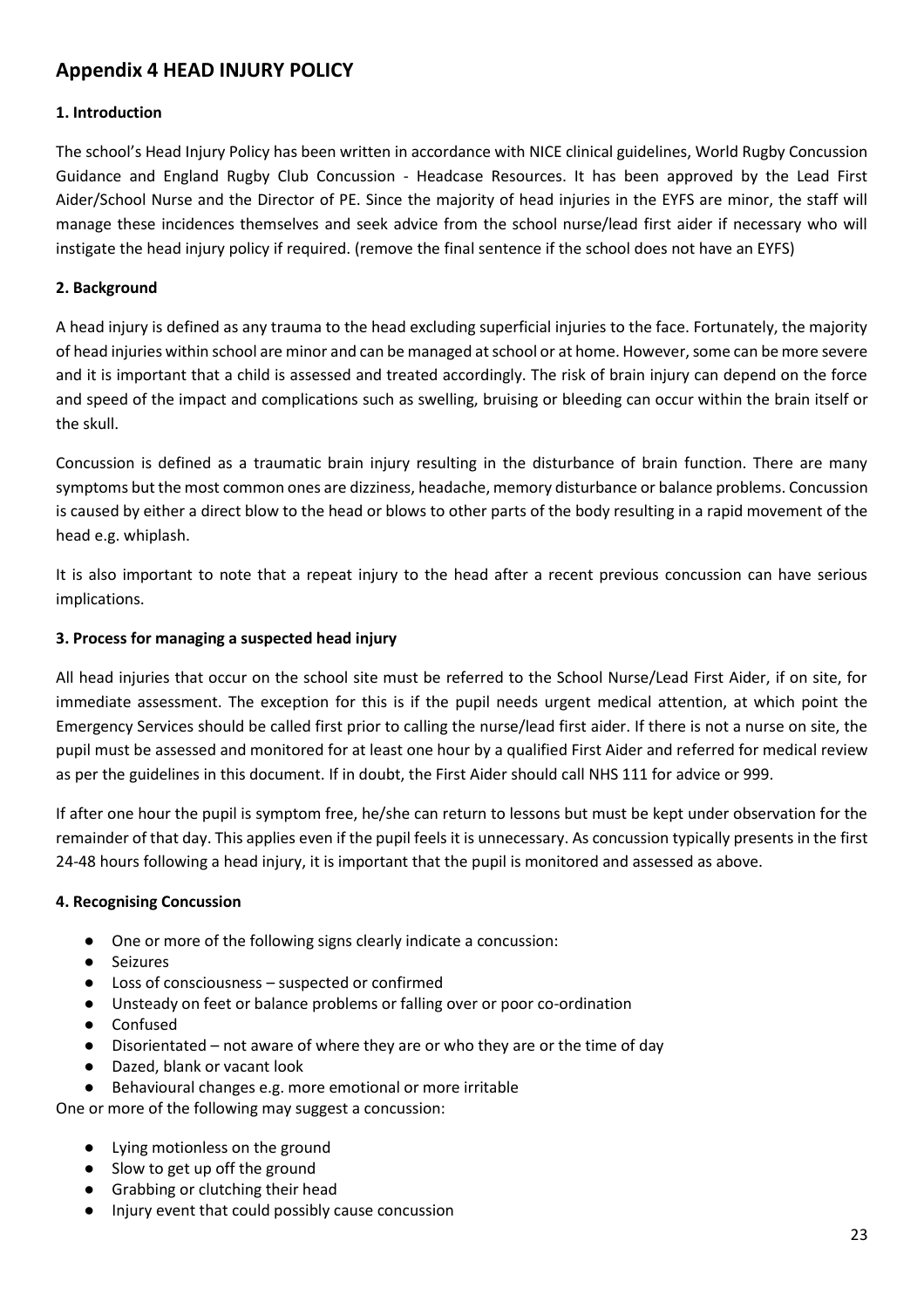IF A PUPIL IS PLAYING SPORTS AND HAS SUFFERED A HEAD INJURY AND/OR IS SHOWING SIGNS OF CONCUSSION, HE/SHE SHOULD IMMEDIATELY BE REMOVED FROM TRAINING/PLAY FOR THE REST OF THE LESSON.

### **5. Emergency Management**

The following signs may indicate a medical emergency and an ambulance should be called immediately:

- Rapid deterioration of neurological function
- Decreasing level of consciousness
- Decrease or irregularity of breathing
- Any signs or symptoms of neck, spine or skull fracture or bleeding for example bleeding from one or both ears, clear fluid running from ears or nose, black eye with no obvious cause, new deafness in one or more ear, bruising behind one or more ear, visible trauma to skull or scalp, penetrating injury signs
- Seizure activity
- Any pupil with a witnessed prolonged loss of consciousness and who is not stable (i.e. condition is worsening)

### **6. Referral to Hospital**

The School Nurse/Lead First Aider, or in their absence, a qualified First Aider, should refer any pupil who has sustained a head injury to a hospital emergency department, using the Ambulance Service if deemed necessary, if any of the following are present:

- Glasgow Coma Scale (GCS) score of less than 15 on initial assessment.
- Any loss of consciousness as a result of the injury.
- Any focal neurological deficit problems restricted to a particular part of the body or a particular activity, for example, difficulties with understanding, speaking, reading or writing; decreased sensation; loss of balance; general weakness; visual changes; abnormal reflexes; and problems walking since the injury.
- Amnesia for events before or after the injury (assessment of amnesia will not be possible in preverbal children and unlikely to be possible in children aged under 5).
- Persistent headache since the injury.
- Any vomiting episodes since the injury.
- Any seizure since the injury.
- Any previous brain surgery.
- A high-energy head injury. For example, pedestrian struck by motor vehicle, occupant ejected from motor vehicle, fall from a height of greater than 1 metre or more than 5 stairs, diving accident, high-speed motor vehicle collision, rollover motor accident, accident involving motorised recreational vehicles, bicycle collision, or any other potentially high-energy mechanism.
- Any history of bleeding or clotting disorders.
- Current anticoagulant therapy such as warfarin.
- Current drug or alcohol intoxication.
- There are any safeguarding concerns (for example, possible non-accidental injury or a vulnerable person is affected).
- Continuing concern by the professional about the diagnosis.

In the absence of any of the risk factors above, consider referral to an emergency department if any of the following factors are present, depending on judgement of severity:

- Irritability or altered behaviour, particularly in infants and children aged under 5 years.
- Visible trauma to the head not covered above but still of concern to the healthcare professional.
- No one is able to observe the injured person at home.
- Continuing concern by the injured person or their family/guardian about the diagnosis.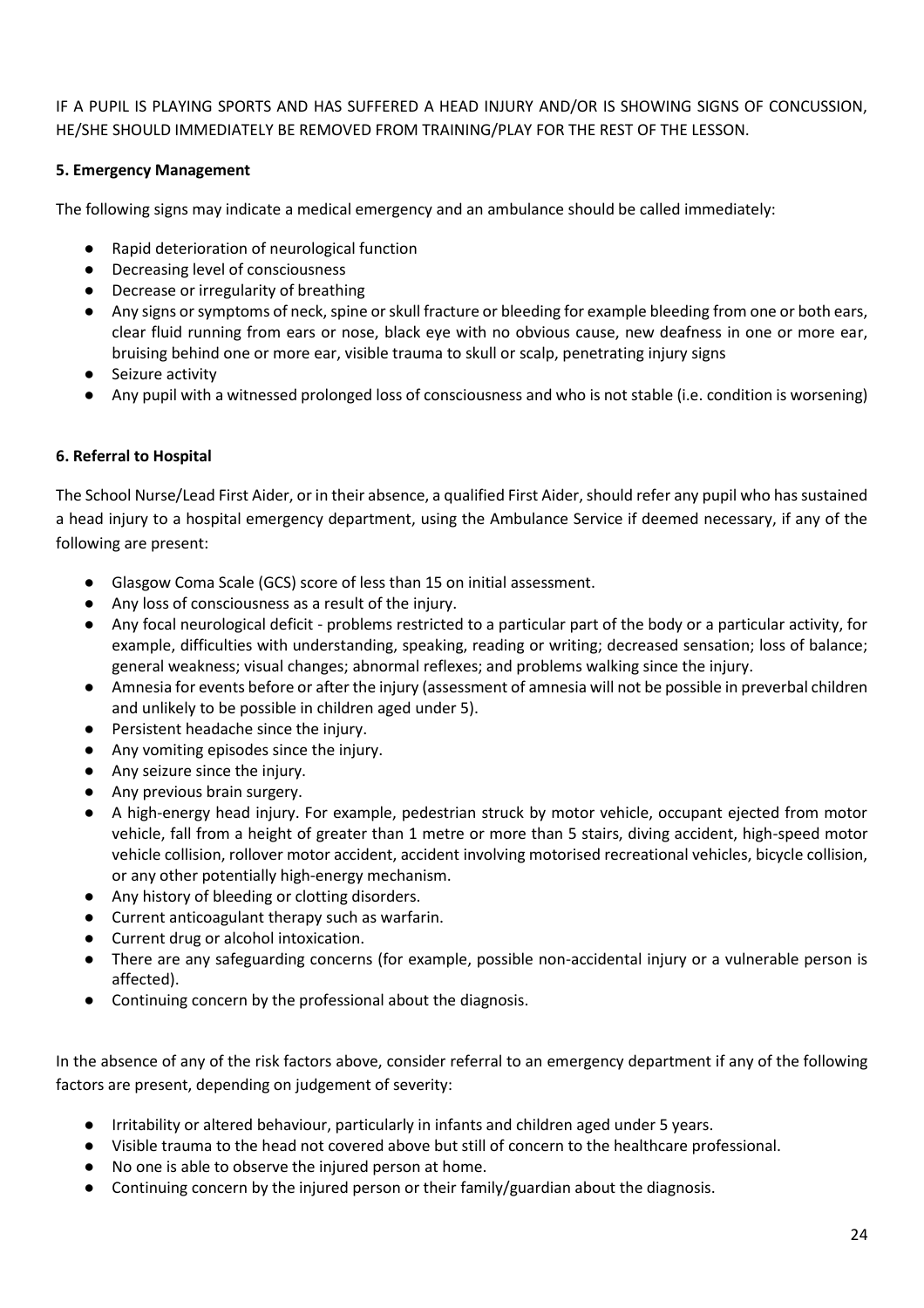For day pupils, it is the responsibility of the parent/guardian to take the pupil to the nearest Emergency Department if it is recommended by the School Nurse/Lead First Aider. For Boarders it is the responsibility of the House Parents if available. The policy for taking pupils to hospital should be referred to in First Aid Policy, with reference also to the safeguarding policy.

### **7. Questions to ask the pupil to determine issues with memory.**

If they fail to answer correctly any of these questions, there is a strong suspicion of concussion

"Where are we now?"

"Is it before or after lunch?"

"What was your last lesson?"

"What is your Form Tutor's name?"

"What Form are you in?"

### **8. DO's and DON'Ts**

- Subject to parental consent and any allergies, the pupil may be given Paracetamol but must not be given Ibuprofen or Aspirin as these can cause the injury to bleed.
- If he/she is vomiting or at risk of vomiting DO NOT give him/her anything to eat or drink until completely recovered
- Unless there are injuries elsewhere, monitor the pupil in a semi upright position so that the head is at least at a 30-degree angle if lying down.
- DO apply a covered instant cold pack to the injured area for 15-20 minutes UNLESS the area has an open wound.

#### **9. Head Injury Notifications**

- The person supervising the pupil at the time is responsible for contacting:
- The School Nurse/Lead First aider
- The pupil's parents/carers if a day pupil
- The Pupil's Form Tutor
- Main Reception and Facilities & Estates Manager if an ambulance is called
- Head of Year/Prep/Senior/Sixth Form and Headteacher if pupil is taken to hospital
- Boarding House Parents if a boarder who can then inform the parent/guardian

If the head injury is minor and the pupil stays at school, for day pupils the parent/carers should be informed by the School Nurse/Lead first aider or the responsible adult and a Head Injury Letter given to take home (Appendix 4A) and the pupil monitored for potential deterioration of symptoms.

#### **10. Returning to school and sporting activities following a head injury and/or concussion**

For minor head injuries, the pupil can return to school once they have recovered. If the pupil has a diagnosed concussion, the symptoms of concussion can persist for several days or weeks after the event therefore returning to school should be agreed with the parents/carers, the School Nurse/Lead First Aider and the pupil's doctor.

For return to exercise and sporting activities within school for pupils with concussion, the school follows the Rugby Union's Graduated Return to Play Pathway (RFU 2016) (Appendix 4B). This requires an initial minimum two weeks' rest (including 24 hours complete physical and cognitive rest) and they can then progress to Stage 2 only if they are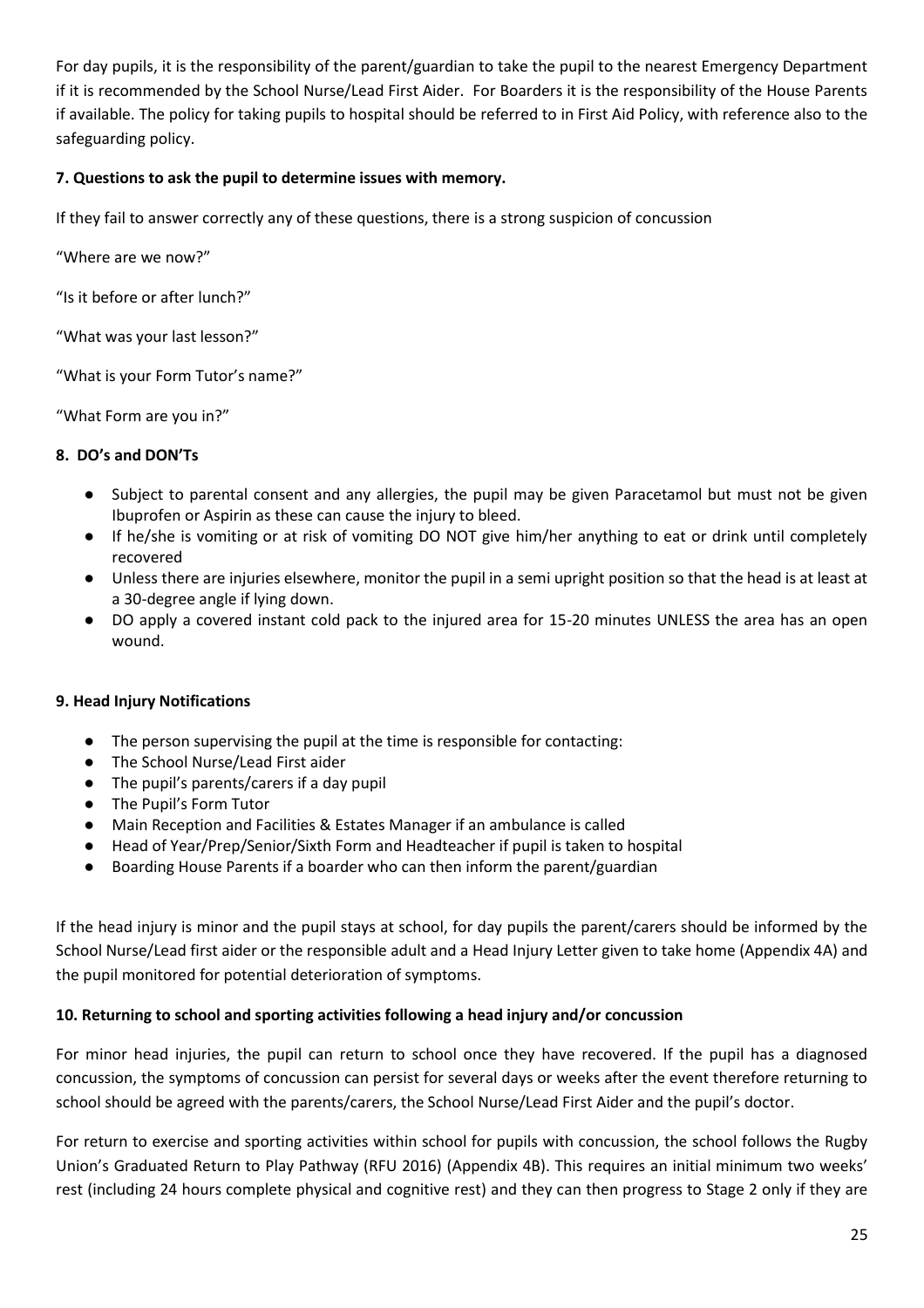symptom free for at least 48 hours, have returned to normal academic performance and have been cleared by the pupil's doctor or the School Nurse/Lead First Aider. This pathway must be adhered to regardless of the pupil/parents/carers views. The reason for this is a repeat head injury could have serious consequences to the pupil during this time.

The pupil can then progress through each stage as long as no symptoms or signs of concussion return. If any symptoms occur, they must be seen by a doctor before returning to the previous stage after a minimum 48-hour period of rest with no symptoms.

On completion of stage 4, in order for a pupil to return to full contact practice, he/she must be cleared by his/her Doctor or approved Healthcare Professional. This can be the School Nurse.

A School Graduated Return to Play Pupil Progress Sheet has been developed in order to monitor and communicate the pupil's progress and this outlines the 5 stages of the GRTP pathway to follow (Appendix 4C). It should be completed by the PE staff members or School Nurse/Lead First Aider in conjunction with the pupil's parents/guardian. For day pupils it is the parent/guardian's responsibility to inform the pupil's external sports clubs if the child has sustained a head injury and/or concussion. For boarding pupils, it is the responsibility of the House Parents.

For ease of reference, the following sporting activities will not be permitted until Stage 5 of the GRTP:

| Rugby | Football | Cricket |
|-------|----------|---------|
|       |          |         |

Basketball **Netball** Rounders

Pupils may still attend Games lessons but an alternative role will be found for them during the session.

### **11. Reporting**

An accident form will be completed by the witness to the event, first aider or School Nurse. If the incident requires reporting to RIDDOR this will be actioned by the School Nurse/Lead First Aider.

## **12. References**

*Concussion – Headcase Resources* England Rugby, available online at:

<http://www.englandrugby.com/my-rugby/players/player-health/concussionheadcase/resources/>

*Head injury: assessment and early management* National Institute for Health and Care Excellence (NICE Guidelines CG176 January 2014 Last updated June 2017), available online at:<https://www.nice.org.uk/guidance/cg176>

*World Rugby Concussion Guidance* World Rugby Player Welfare, available online at: <http://www.irbplayerwelfare.com/concussion>

*NHS Head Injury and Concussion*, available online at:<https://www.nhs.uk/conditions/minor-head-injury/>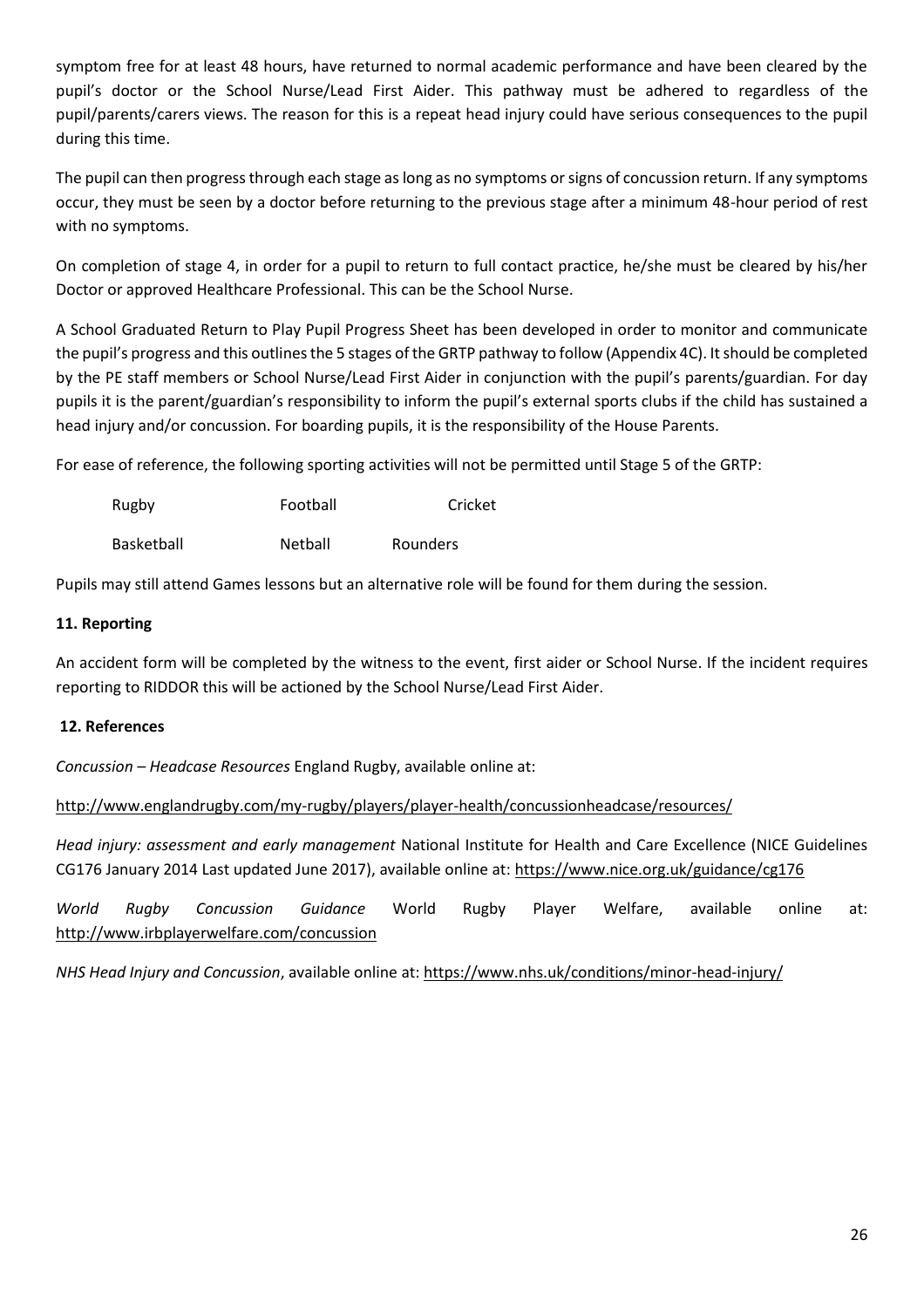# **Appendix 4A - Sample Head Injury Letter**

Date:

Dear Parent/Carer

We wish to inform you that \_\_\_\_\_\_\_\_\_\_\_\_\_\_\_\_\_\_\_\_\_\_\_\_\_\_banged his/her head at approximately \_\_\_\_\_\_\_\_am/pm today. He/she was checked and treated, and has been under supervision since. If any of the following symptoms appear within the next few days it is advised that you seek immediate medical advice.

- unconsciousness, or lack of full consciousness (for example, problems keeping eyes open) drowsiness (feeling sleepy) that goes on for longer than 1 hour when they would normally be wide awake
- difficulty waking your child up
- problems understanding or speaking
- loss of balance or problems walking
- weakness in one or more arms or legs
- problems with their eyesight e.g. blurred vision/dilated pupils
- painful headache that won't go away
- vomiting (being sick)
- seizures (also known as convulsions or fits)
- clear fluid coming out of their ear or nose
- bleeding from one or both ears.

He/she may experience a mild headache and some nausea which should go away within the next few days. If it doesn't then please take your child to see your doctor. If he/she is feeling unwell, we suggest that he/she doesn't return to school until fully recovered.

If you have any queries please do not hesitate to contact us

Yours Faithfully

School Nurse/Lead First Aider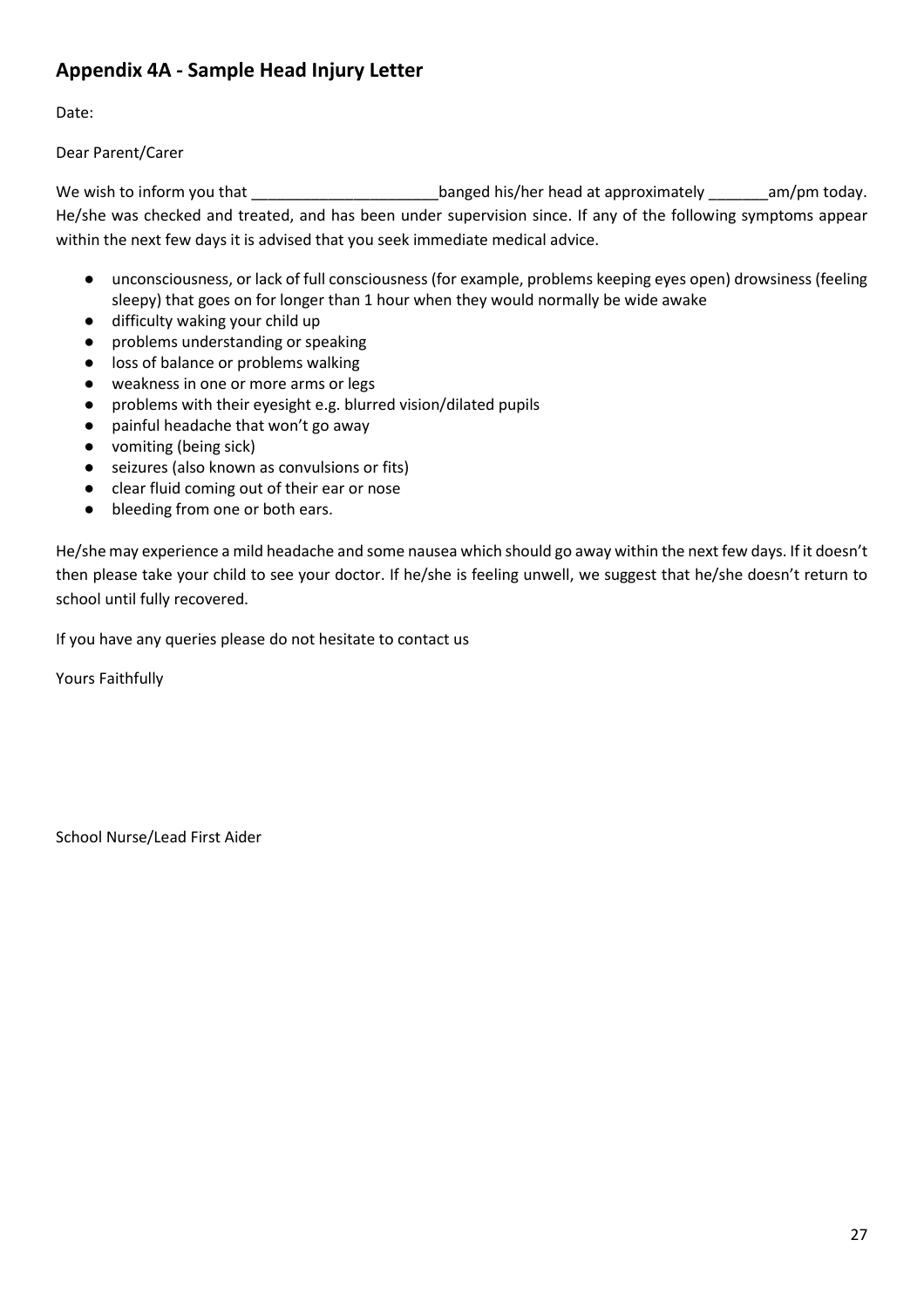# **Appendix 4B - Graduated Return to Play (RFU 2016)**

| <b>Stage</b> | <b>Rehabilitation</b><br><b>Stage</b> | <b>Exercise Allowed</b>                                                                                                     | Objective                                                                                |
|--------------|---------------------------------------|-----------------------------------------------------------------------------------------------------------------------------|------------------------------------------------------------------------------------------|
| 1            | Rest                                  | Complete physical and cognitive rest without symptoms                                                                       | Recovery                                                                                 |
| 2            | Light aerobic exercise                | Walking, swimming or stationary cycling keeping intensity,<br><70% maximum predicted heart rate. No resistance<br>training. | Increase heart rate and assess<br>recovery                                               |
| 3            | Sport-specific<br>exercise            | Running drills. No head impact<br>activities.                                                                               | Add movement and assess<br>recovery                                                      |
| 4            | Non-contact training<br>drills        | Progression to more complex training drills, e.g. passing<br>drills. May start progressive resistance training.             | Add exercise + coordination,<br>and cognitive load. Assess<br>recovery                   |
| 5            | <b>Full Contact Practice</b>          | Normal training activities                                                                                                  | Restore confidence and assess<br>functional skills by coaching<br>staff. Assess recovery |
| 6            | Return to Play                        | Player rehabilitated                                                                                                        | Safe return to play once fully<br>recovered.                                             |